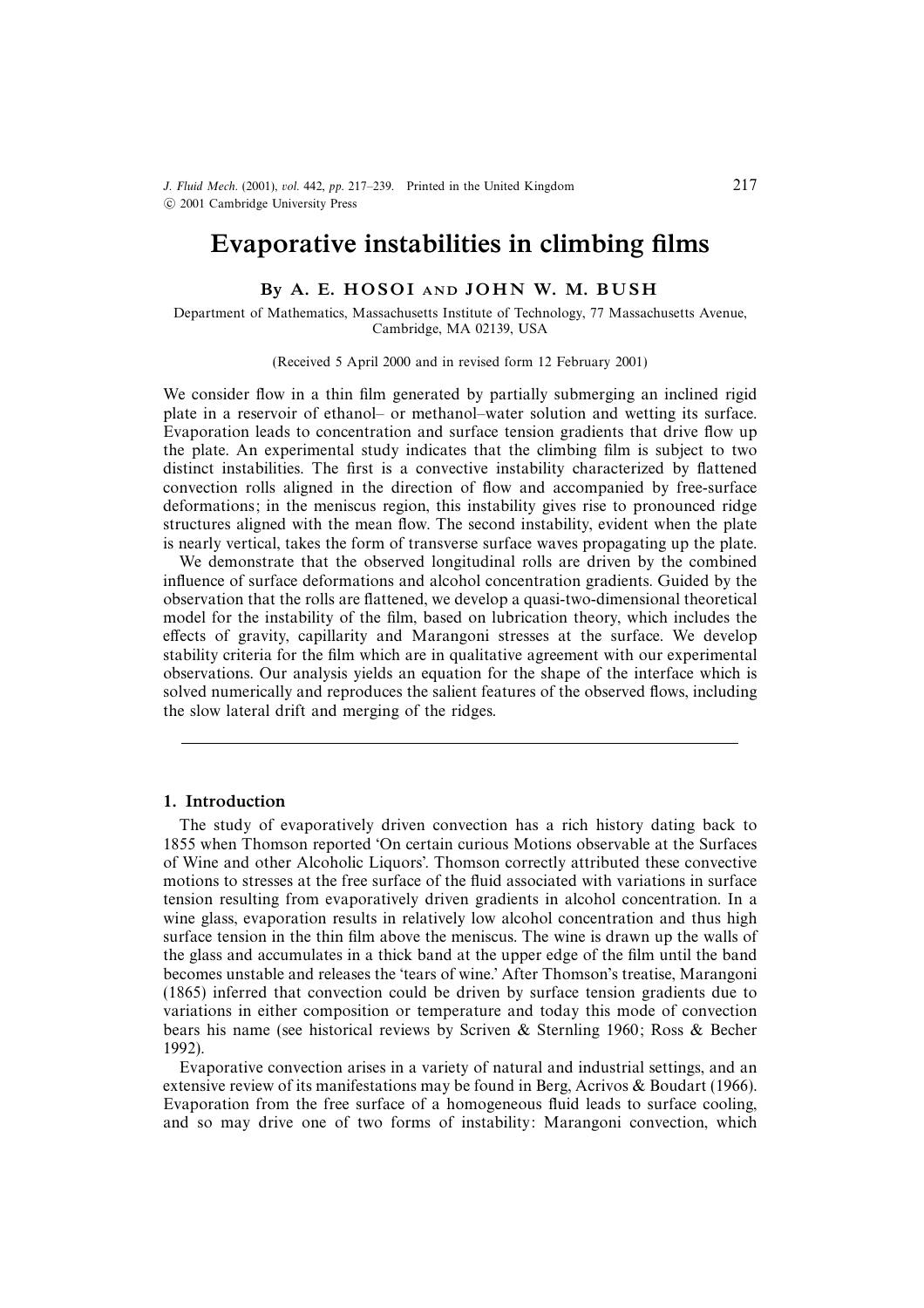relies on the temperature dependence of the surface tension, or Rayleigh–Benard ´ convection which relies explicitly on the generation of buoyancy through the influence of temperature on the fluid density. In a multicomponent system, such as alcohol and water, evaporation of the volatile component also leads to gradients in chemical composition which may further destabilize the system to 'chemical' or 'compositional' convection which may analogously take either Marangoni or Rayleigh–Bénard forms.

Bénard's (1900) seminal experimental observations of cellular convection in a horizontal layer of spermaceti heated from below were originally erroneously attributed to buoyancy-driven thermal convection (Rayleigh 1916), but are now known to have been due to Marangoni effects (Block 1956; Koschmieder 1967). Pearson (1958) examined the stability of a horizontal layer of depth H of fluid of viscosity  $\mu$ , density  $\rho$ and thermal diffusivity κ, driven by a vertical temperature gradient,  $\Theta = dT/dz$ , with a non-deformable interface, in which surface tension is a monotonically decreasing function of temperature,  $d\sigma/dT \equiv -\gamma$ . If the surface temperature is increased locally, the resulting surface tension gradient will drive surface divergence and draw warm fluid up from below. If the timescale of thermal diffusion of the upwelling fluid,  $H^2/\kappa$ , exceeds the convective timescale,  $\mu/\tau$ , where  $\tau = \gamma \Theta$  is the characteristic surface stress, then the upwelling fluid retains its heat, the surface perturbation is enhanced and Marangoni convection is sustained. Pearson (1958) deduced the criterion for convective instability in terms of the Marangoni number:  $M = \gamma \Theta H^2 / \mu \kappa > 80$ . Nield (1964) extended Pearson's analysis through considering the combined influence of surface tension effects and buoyancy on a fluid layer heated from below, and found that the critical Marangoni number is decreased by the influence of fluid buoyancy. Since the Marangoni number increases with  $H^2$  while the Rayleigh number,  $Ra = \rho g \beta \Theta H^4 / \kappa \mu$ (where g is acceleration due to gravity and  $\beta$  is the coefficient of thermal expansion) increases with  $H^3$  (since  $\Theta \sim H^{-1}$ ), the relative importance of Rayleigh–Bénard and Marangoni convection decreases with decreasing layer depth: Marangoni convection can operate in fluid layers which are too thin to support Rayleigh–Bénard convection.

Scriven & Sternling (1964) extended Pearson's analysis to include a deformable interface and demonstrated that this added degree of freedom renders the system convectively unstable at all Marangoni numbers. The authors also pointed out a useful qualitative distinction between Marangoni and Rayleigh–Bénard convection: under elevations in the free surface, the former is characterized by downwelling and the latter by upwelling. Smith (1966) demonstrated that the destabilizing influence of the deformable free surface may be mitigated by the influence of gravity, and his stability criterion may be expressed as  $\gamma \Theta \langle \frac{2}{3} \rho g H$ ; consequently, long-wave instabilities always become important in sufficiently thin films (Davis 1987). These previous analyses are summarized in table 1.

An exploratory experimental study of evaporatively forced convection within layers of both homogeneous and binary fluids was presented by Berg, Boudart & Acrivos (1966), who observed a variety of flow structures, including hexagonal cellular patterns reminiscent of Bénard's original experiments, and pronounced linear features, termed 'streamers' and 'ribs', which correspond to regions of vigorous convective upwelling or downwelling. The effect of nonlinear temperature profiles, as may arise through evaporation from a free surface, on the onset of Marangoni convection was examined by Vidal & Acrivos (1968), who demonstrated that fluid layers are more convectively stable if they have nonlinear rather than linear temperature profiles. The linear instability of a horizontal fluid layer destabilized by evaporation from a flat free surface has been considered by Yang (1999). A recent experimental study of evaporatively induced convection in free or thermally forced fluid layers is that by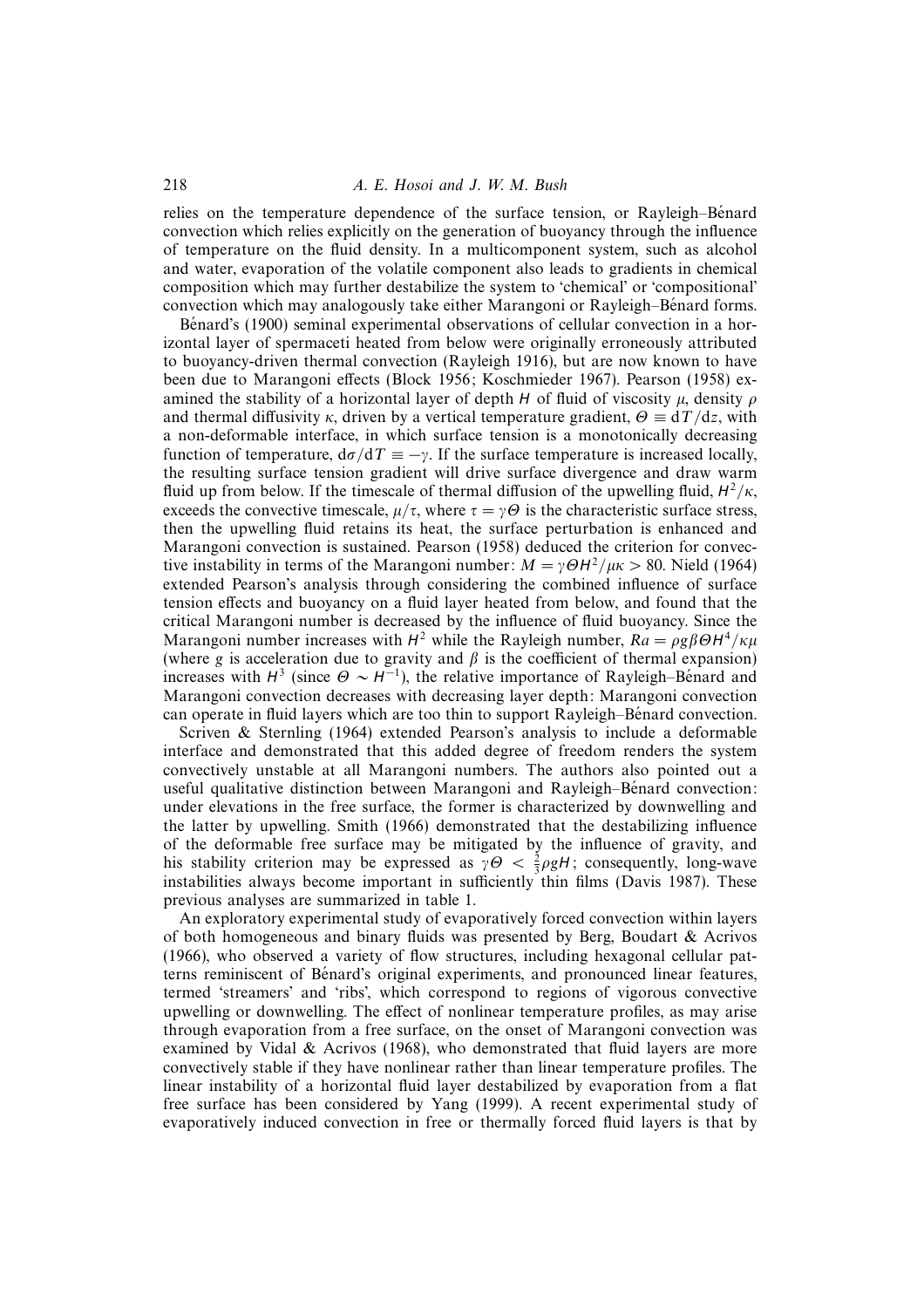|            |            | Quiescent layer<br>heated from below | Sheared layer             |
|------------|------------|--------------------------------------|---------------------------|
| Flat       | $g=0$      | Pearson $(1958)$                     | Smith & Davis $(1983a)$   |
| interface  | $g \neq 0$ | Nield (1964)                         |                           |
| Deformable | $g=0$      | Scriven $&$ Sternling (1964)         | Smith & Davis $(1983b)^*$ |
| interface  | $g \neq 0$ | Smith (1966)                         | Present Study             |

Table 1. A summary of previous analyses of the stability of fluid layers under the influence of Marangoni forcing.  $g \neq 0$  means gravitational effects were included in the analysis. \*Here Smith & Davis consider surface deformations associated with transverse waves not longitudinal rolls.

Chai & Zhang (1998), who propose a modified Marangoni number appropriate for describing the stability of evaporating fluid layers.

Smith & Davis (1983 $a$ , b) examined the convective stability of horizontal shear flows in zero gravity. The presence of a lateral temperature gradient leads to a surface stress that drives a shear flow, and the resulting vertical temperature profile is capable of destabilizing the layer to Marangoni convection. Both the critical Marangoni number and the form of instability at onset were found to depend on the Prandtl number. In the limit of low Prandtl number, the layer is most unstable to hydrothermal waves propagating in, and aligned perpendicular to, the direction of the applied stress (Smith & Davis 1983b). In the limit of large Prandtl number, the layer is most unstable to flattened convection rolls aligned with the flow (Smith & Davis 1983a). For linear flow profiles and Prandtl numbers of order 1000, the fluid layer becomes unstable to steady convection rolls with a wavelength approximately ten times the layer depth. Their study was motivated by two particular applications in which the deformation of the free surface was unimportant; consequently, they did not examine the potentially destabilizing influence of this added degree of freedom. Motivated by our observations of longitudinal convection rolls and accompanying free-surface deformations in an inclined evaporating shear layer, we extend the theoretical model of Smith & Davis (1983a) through inclusion of the combined influence of gravity and a deformable free surface.

Our current study was originally motivated by the free-surface instability reported by Fournier & Cazabat (1992) to exist in the meniscus region in glasses of strong wine exhibiting the 'tears of wine' phenomenon. The instability assumes the form of ridges aligned perpendicular to the meniscus, as illustrated in figure 1. In a wine glass, the structures appear from above as a radial spoke pattern around the meniscus, and so were referred to by the authors as the 'star-instability'. The phenomenon was subsequently examined experimentally by Vuilleumier *et al.* (1995) and Fanton  $\&$ Cazabat (1998). Owing to the thinness of the film  $(20-100 \,\mu m)$ , Cazabat and coworkers were unable to observe convection within the film, and so were led to hypothesize that the ridges are a surface manifestation of a Rayleigh–Plateau instability driven by competing curvatures in the free surface of the meniscus. Prompted by these observations and this conjecture, de Ryck (1999) formulated a theoretical model which neglected the influence of convection in the thin film. In this study, we reexamine the system experimentally and clearly demonstrate the presence of vigorous evaporative convection within the film. Moreover, we demonstrate that the ridges are the dynamically sustained surface manifestation of streamwise Marangoni convection rolls.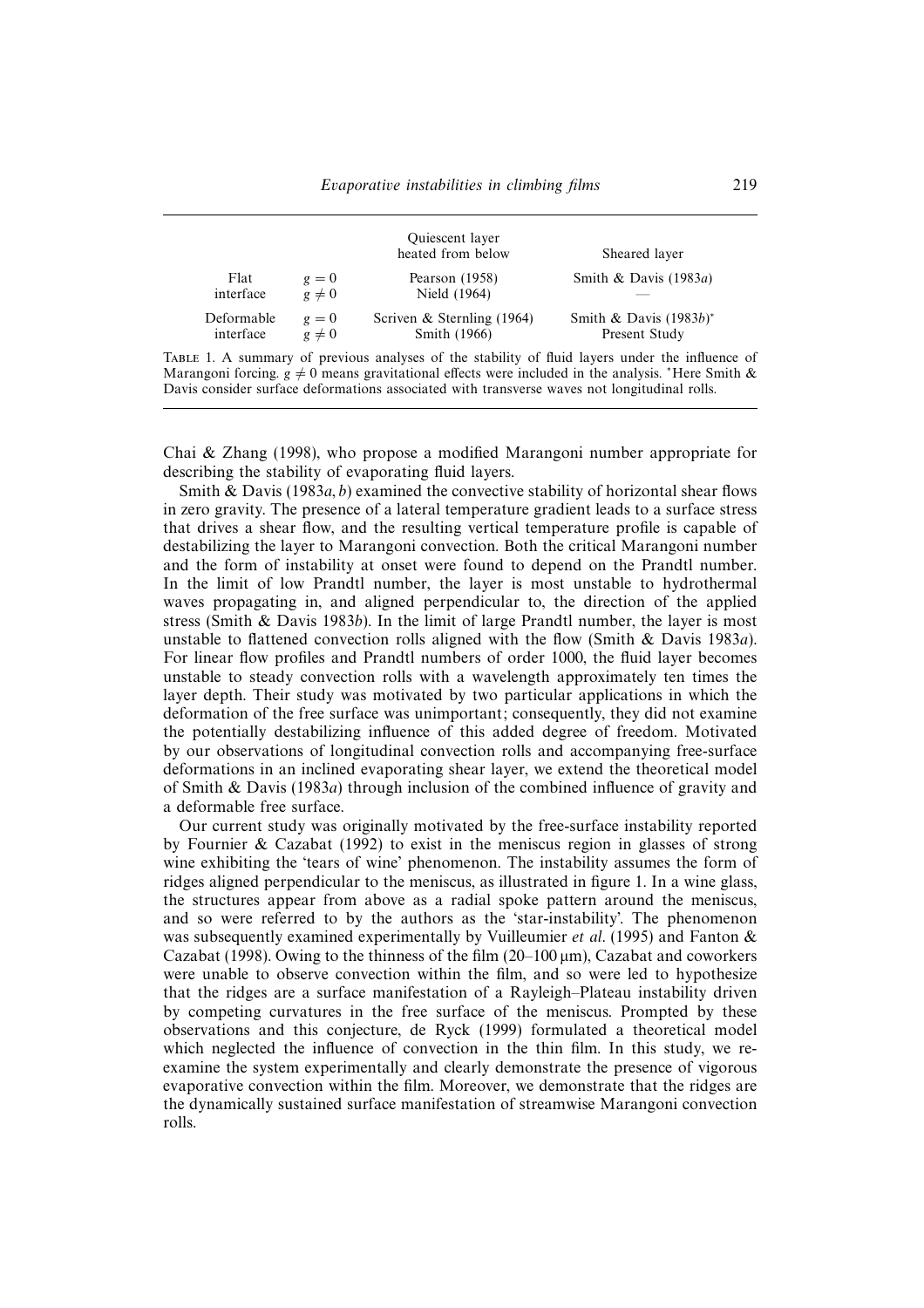$A. E. Hosoi and J. W. M. Bush$ 



FIGURE 1. Schematic of the system. The ridges and tears in (b) are not drawn to scale. Arrows in the ridges illustrate the two counter-rotating convection cells within each ridge.

The influence of thermally induced surface tension gradients on thin films has been investigated using lubrication theory, and three comprehensive reviews of these studies are presented by Davis (1987), Oron, Davis & Bankoff (1997) and Myers (1998). Of particular interest to our study is that of Burelbach, Bankoff  $\&$  Davis (1988), who considered the influence of evaporation on the evolution of thin films. It is important to note that the lubrication description permits only unidirectional flow within films constrained by a stress-free surface condition, but permits convection rolls within films forced by non-uniform surface stresses. This is particularly evident in the study of Oron & Rosenau (1994) who examined the influence of a quadratic temperature dependence of surface tension on the evolution of a thin film heated from below. Here we develop a theoretical framework for describing the flattened convection rolls observed in our film based on a lubrication approximation.

In  $\S$ 2, we present the results of an experimental study of the fluid motions observed when an inclined plate is partially submerged in a reservoir of evaporating fluid. We describe the form of the instabilities and their dependence on the governing parameters. In  $\S$ 3, we provide a qualitative description of the physical mechanisms responsible for the observed instabilities. In  $\S 4$ , we develop a mathematical model describing the observed instabilities, and deduce stability criteria for the film. The model is based on a lubrication approximation, and results in a fourth-order partial differential equation for the interface shape which is solved numerically in § 5. In § 6, we summarize the experiments and theoretical model, and discuss the broader relevance of our study.

# 2. Experiments

Methanol– and ethanol–water solutions were poured into a shallow rectangular vessel and a glass plate was partially submerged at an inclination angle  $\theta$  relative to the horizontal (figure 1). The plate was wet up to several centimetres above the free surface of the reservoir. The transient phase which follows is noteworthy. Seconds after the wetting of the glass, an oblong shallow patch forms directly above the meniscus. The lower edge of the oblong indentation remains fixed on the meniscus, while the upper edge is swept upwards at approximately  $1 \text{ mm s}^{-1}$  in the form of a front between thin and thick films (figure 2a). The oblong indentation expands until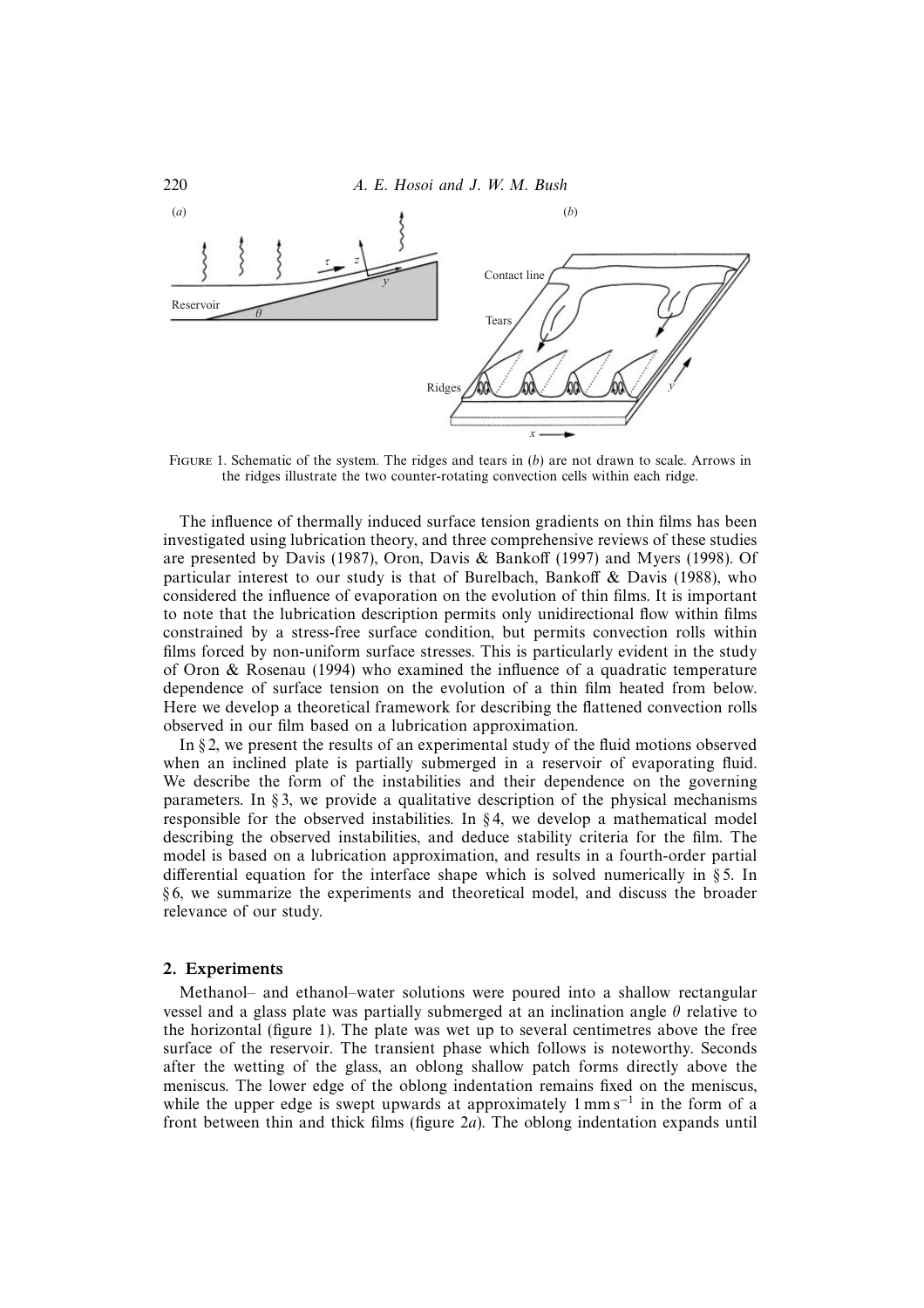

Figure 2. Schematic of the transient phase which follows the initial wetting of the plate.

it becomes unstable and breaks into a series of regular indentations which are divided by the first observable ridges (figure 2b). These ridges are initially marked by relatively vigorous upflow, but then typically grow in amplitude and broaden until the upflow ceases and the ridges slump back towards the reservoir (figure  $2c$ ). Subsequently, new ridge structures form throughout the meniscus region, and drift laterally in either direction with a characteristic speed of 1 mm s−<sup>1</sup> leading to occasional ridge merger (figure 2d). The spacing of the ridges after the breakup of the oblong indentation is approximately equal to the length of the indentation, and decreases with angle of plate inclination. However, the subsequent emergence of ridges is more irregular and their motion suggests that the ridges are not simply a relic of an instability of the developing meniscus, but are rather a surface signature of the dynamics in the thin film.

Approximately 10–20 s after the initial wetting of the plate, a quasi-steady state was established (figure 2d). This state was characterized by ridges meandering, merging and re-forming and being occasionally disrupted by falling tears. The surface deformations were visualized using a shadowgraph. By sprinkling Lycopodium powder on the free surface, it was possible to trace the surface flow, which revealed the ridges as focal points of upflow in the meniscus region. Figure 3 is a photograph in which the three-dimensionality of the tears and ridges is clearly evident.

Owing to the thinness of the film, convective motions could not be exposed with traditional dye techniques, but were revealed by adding to the solution small amounts of Kalliroscope, which is composed of micron scale platelets (derived from fish scales) that align with shear. The Kalliroscope revealed a wealth of convective patterns within the flow, including large-scale polygonal convection patterns within the reservoir, and finer linear features within the film (figure 4). The crest of each ridge was marked by a dark line corresponding to a line of surface convergence separating two convection cells which together comprise the ridge (figure 4). The Kalliroscope also revealed much finer  $( $0.5 \text{ mm}$  scale) convective motions within the thin film region far above$ the meniscus, and on the edges of the descending tears. This 'fine structure' was typically accompanied by weak surface deformation. It is important to note that the presence of Kalliroscope did not visibly alter the form of the surface deformation and so may be thought of as a passive tracer in our studies.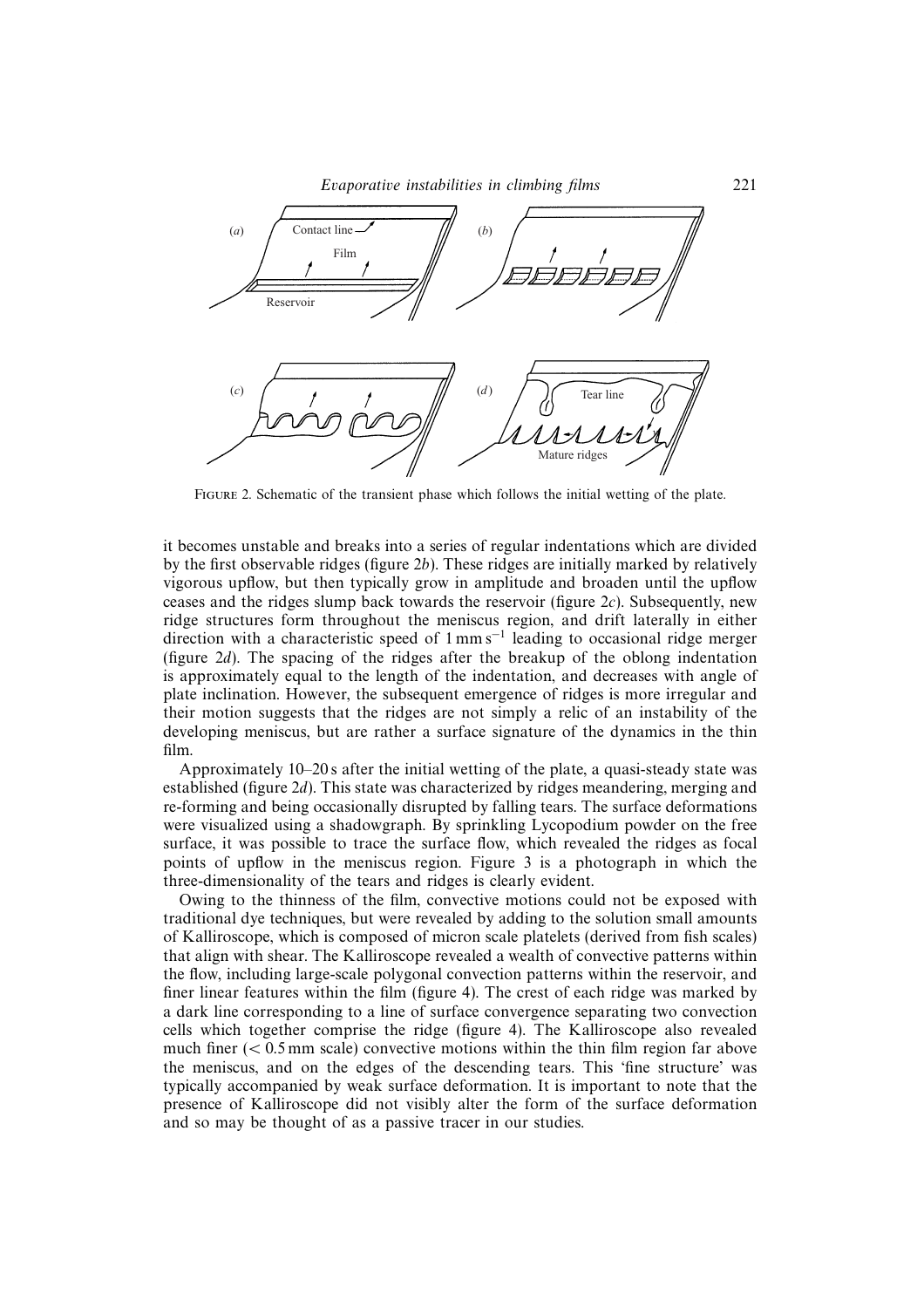222 A. E. Hosoi and J. W. M. Bush



Figure 3. Photo of the tears and ridges: an oblique perspective of the meniscus region between the reservoir (left) and the adjoining thin film (right) on a plate inclined at 4◦ relative to the horizontal. Note the three descending tears, the surface deformations corresponding to the ridges, and the forking on the large central ridge which is beginning to exhibit dendritic structure. The horizontal scale is 8 cm and the fluid is 65% methanol and 35% water.



Figure 4. A plan view illustrating the reservoir (bottom), the thin film region (middle) and the incipient tear line (top). Kalliroscope reveals convection throughout. The ridges are the four white triangular structures at the lower right. Each ridge has a clearly visible dark spine which corresponds to a line of surface convergence and downwelling. The fine-scale convection is marked by light streaks further up the plate, and the irregular convection in the deep reservoir can be seen in the lower right corner. The horizontal scale is 6 cm and the fluid is 65% methanol and 35% water.

The ridges were found to align for any non-zero slope angle, and to exist even when the bounding wall was vertical, which is clear evidence that the convection is Marangoni rather than Rayleigh–Bénard: if the convective instability were buoyancy driven, it would disappear on a vertical plate. A series of experiments was also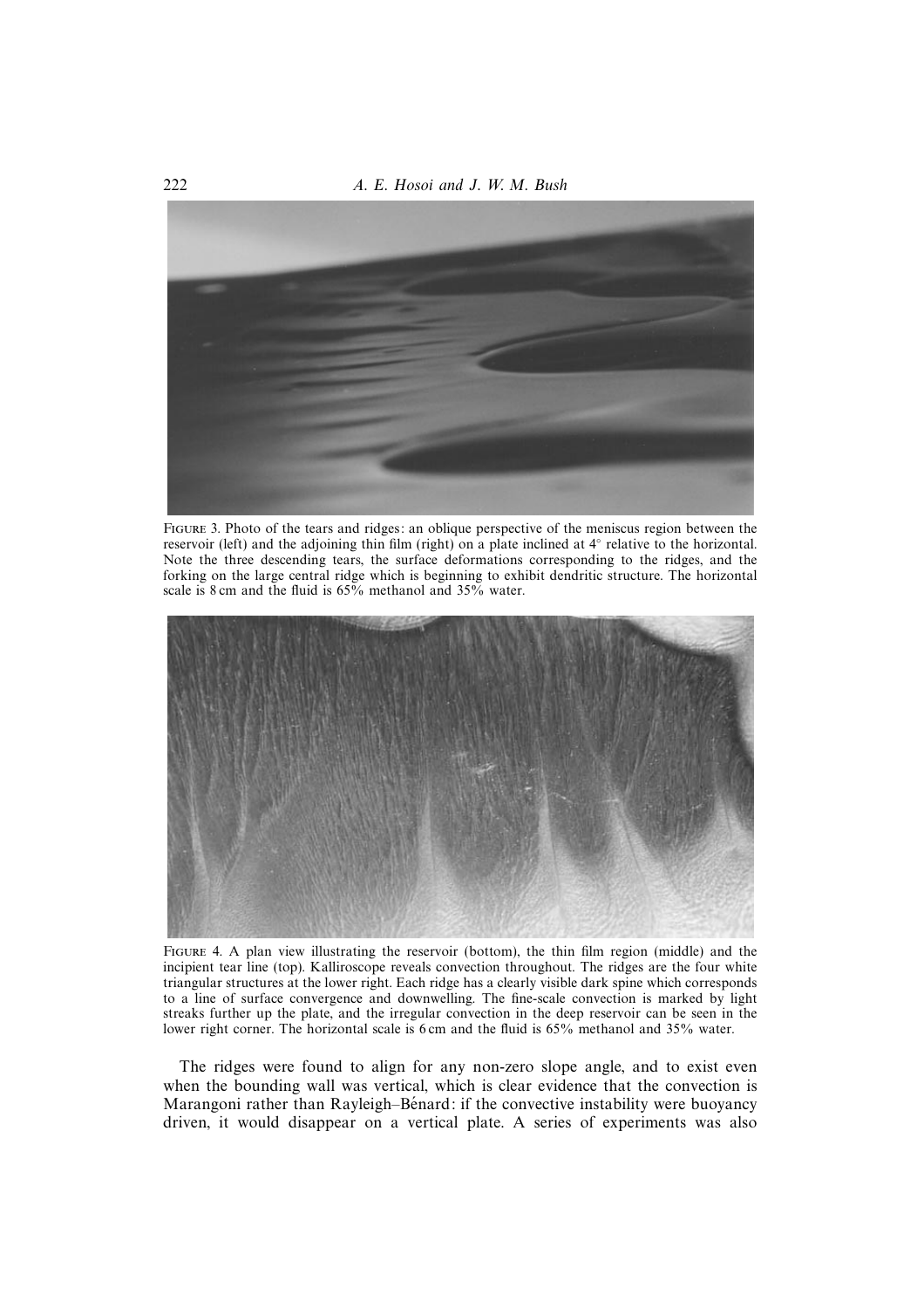

Figure 5. Density of ridges in the meniscus region versus inclination angle for 30% methanol, 70% water solutions.

conducted in order to test our hypothesis that the ridges result from the sheared Marangoni convection. A thin layer of methanol–water solution was placed on a horizontal interface, and randomly oriented Marangoni convection cells were evident. An applied radial wind stress was observed to align the convection rolls. The initially randomly oriented convection rolls could also be aligned by a radial thermocapillary stress generated by placing a cool metal cylinder in the centre of the film.

The dependence of the ridge spacing on inclination angle was examined, and the results are reported in figure 5. The trend of ridge density increasing with slope angle is commensurate with the observations of Vuilleumier et al. (1995). Conversely, the wavelength of the convection rolls associated with the fine structure was observed to weakly increase with  $\theta$ . When the inclination angle of the plate was sufficiently small  $(\theta < 3^{\circ})$ , a striking dendritic free surface structure was apparent: the primary ducts were adjoined by secondary ducts aligned roughly perpendicular to the primary ducts (figure 6), and occasionally tertiary ducts aligned perpendicular to the secondary ducts.

For near vertical inclinations, we observed a second type of free-surface deformation corresponding to waves aligned perpendicular to the flow direction and propagating up the plate. Similar wave patterns were reported by Volkoviski (1935) who examined thermocapillary flow from a warm reservoir onto a cool tilted plate. In our experiments the waves only arose in the upper regions of the plate, at least 3 cm above the meniscus. The wavelength was observed to be less than 1 mm and the wave speed comparable to the rate of upflow.

Table 2 summarizes our experimental observations: specifically, when ridges, transverse waves, longitudinal rolls (fine structure) and tears were observed. Such structures were entirely absent in water. The structures observed in pure ethanol were markedly less pronounced than those in the binary system and were possibly evidence of evaporatively driven thermal rather than compositional Marangoni convection. Alternatively, these structures may be driven by compositional variations due to the absorption of atmospheric water.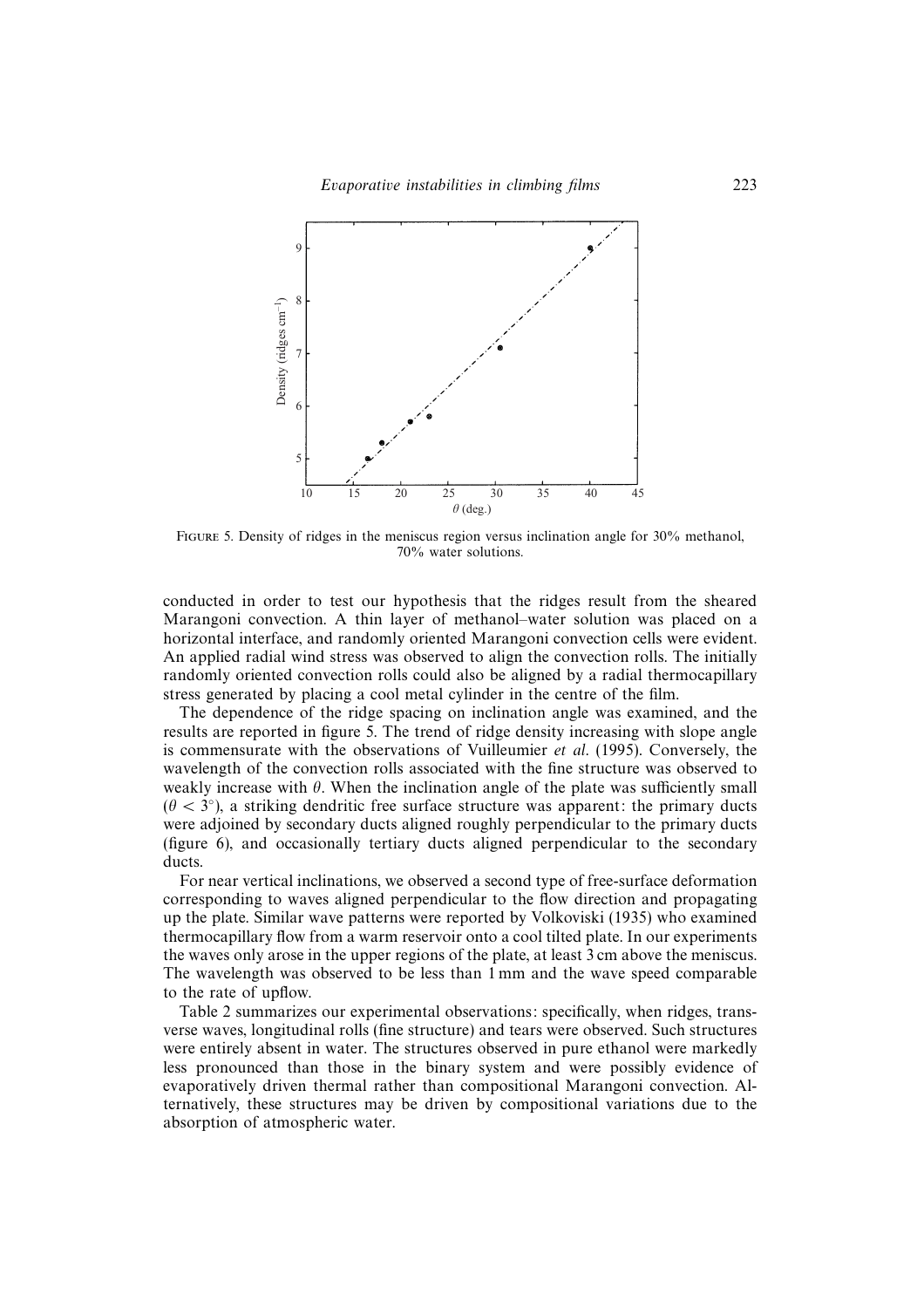|          |                | Flat plate   | Tilted plate | Vertical plate |
|----------|----------------|--------------|--------------|----------------|
|          | tears          |              | ✓            | ✓              |
| Ethanol  | ridges<br>fine | $\checkmark$ | √<br>D       | N              |
|          | tears          |              | ✓            | ✓              |
| Methanol | ridges         |              | ✓            |                |
| $+H2O$   | fine           | ✓            | L,T,D        | T,L            |
|          | tears          |              | ✓            | ✓              |
| Ethanol  | ridges         |              |              |                |
| $+H2O$   | fine           | ✓            | L,T,D        | T,L            |
|          | tears          |              |              |                |
| $H_2O$   | ridges         |              |              |                |
|          | fine           |              |              |                |

Table 2. A summary of our experimental results. 'Fine' refers to the fine-scale structure in the thin film above the ridges characterized by either transverse waves or longitudinal rolls.  $\checkmark$ : effect was observed; −: effect was not observed; N: no thin film (insufficient surface stress); T: transverse waves; D: dendritic structure; L: stationary rolls, aligned with shear.



Figure 6. Plan view of the dendritic free-surface structure evident in a 50% methanol, 50% water solution climbing a 3◦ slope. The flow is from bottom to top, and the horizontal extent of the image is 5 cm. The free surface deformations are rendered visible with a shadowgraph.

Evaporation rates were measured by placing a shallow vessel filled with alcohol or an alcohol–water solution on a balance. The mass was recorded at intervals of one minute and the results are summarized in figure 7. This plot illustrates that the evaporation rate was approximately constant throughout each of our experiments.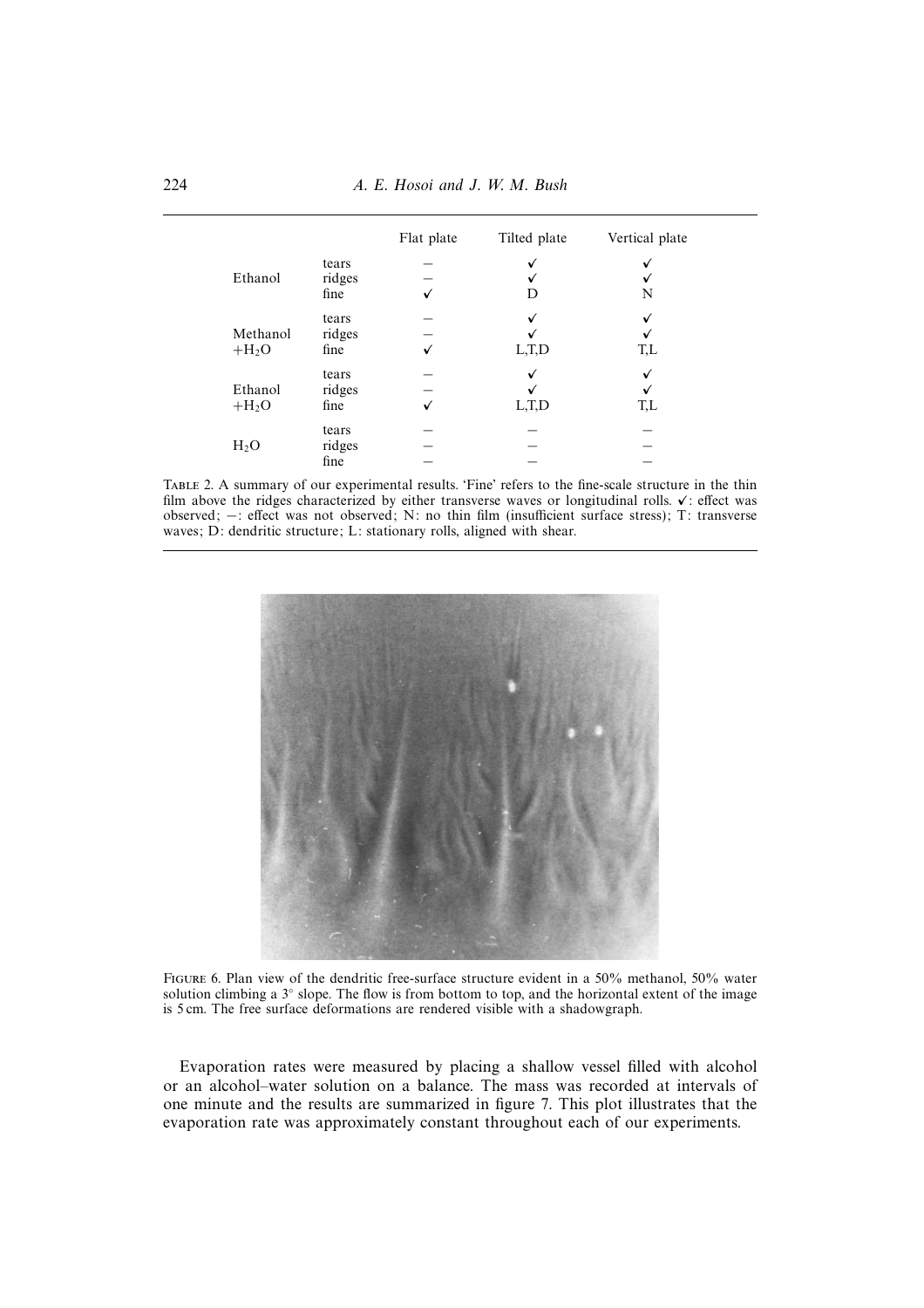

Figure 7. Evaporation rate of various pure alcohols and alcohol–water solutions. The surface area exposed to the atmosphere is  $\sim 10 \text{ cm}^2$ . All measurements were taken at atmospheric pressure and room temperature. The evaporation rate remained constant as the thickness varied from millimetres to microns, well within the range of thicknesses observed in our tilted plate experiments.

## 3. Physical picture

Apart from the apparent deflection of the free surface, the observed planform of convection takes precisely the form described by Smith & Davis (1983*a*) in a horizontal Marangoni shear layer at large Prandtl numbers. We thus assess the viability of their mechanism of convection in our system. In the limit of zero surface conductivity, Smith & Davis (1983a) compute a critical 'shear Marangoni number',  $M_s = \tau H^2/\mu\kappa$  for two types of velocity profiles: one that is linear in z and a 'return flow' that is quadratic. In the case of linear flow, they find the critical shear Marangoni number asymptotes to 15 at large Prandtl number. However, for return flow, they find that the system is stable to longitudinal rolls for all values of  $\mathcal{M}_s$ . Evaluating an analogous compositional Marangoni number from our system parameters (see table 3) yields

$$
\mathcal{M}_s = \frac{\tau H^2}{\mu D} \sim \frac{0.5 \times (2 \times 10^{-3})^2}{10^{-2} \times 10^{-5}} \sim 10.
$$
 (3.1)

Note that in our system, the surface stress is associated with compositional rather than thermal gradients (Vuilleumier et al. 1995). Since  $\tau$  and H are measured experimentally and the ratio of molecular diffusivity, D, to thermal diffusivity,  $\kappa$ , is  $D/\kappa = (1.26 \times$  $10^{-5}$  cm<sup>2</sup> s<sup>-1</sup>)/(1.5 × 10<sup>-3</sup> cm<sup>2</sup> s<sup>-1</sup>) ~ 10<sup>-2</sup>, the thermal Marangoni number is two orders of magnitude smaller than  $\mathcal{M}_s$ . Our flow profile can be written as a linear combination of the two velocity profiles considered by Smith & Davis (1983a) so we expect the critical Marangoni number in our system to be finite but greater than 15. Although the convective instability mechanism of Smith & Davis (1983*a*) is potentially significant in our experiments, it is important to note that their theoretical model neglects gravity as well as the most salient feature of our flows, namely, surface deflection. Consequently, we develop a model of convective instability in our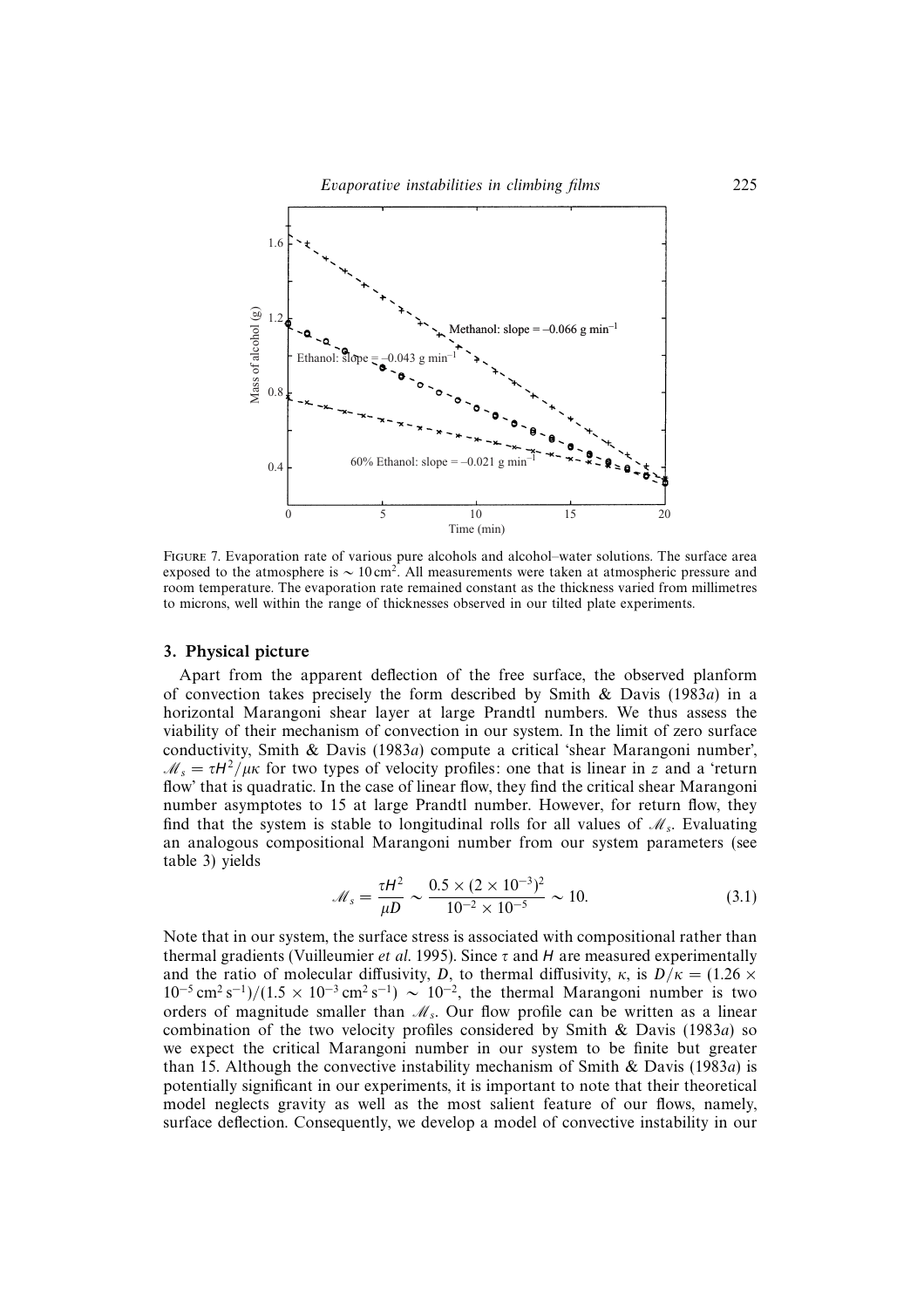|                                                | Symbol                         | Value                                                    |
|------------------------------------------------|--------------------------------|----------------------------------------------------------|
| Film thickness                                 | Н                              | $20 - 100 \mu m^{\dagger *}$                             |
| Horizontal length scale                        |                                | $\sim 1 \text{ cm}^*$                                    |
| Speed up the plate                             | U                              | $\sim 1 \,\rm mm\,s^{-1}$ <sup>†*</sup>                  |
| Diffusivity of alcohol in water                | D                              | $1.26 \times 10^{-5}$ cm <sup>2</sup> s <sup>-1‡</sup>   |
| Thermal diffusivity                            | $\kappa$                       | $1.5 \times 10^{-3}$ cm <sup>2</sup> s <sup>-1‡</sup>    |
| Coefficient of thermal expansion               | β                              | $2.2 \times 10^{-4}$ °C <sup>-1‡</sup>                   |
| Viscosity of alcohol/water mixtures            | $\mu$                          | 0.006–0.01 g cm <sup>-1</sup> s <sup>-1‡</sup>           |
| Evaporation rate                               | E                              | $3.5 \times 10^{-5}$ g s <sup>-1</sup> cm <sup>-2*</sup> |
| Surface tension of alcohol/water mixtures      | $\sigma$                       | $25 - 70$ dyn cm <sup>-1‡</sup>                          |
| Density of alcohol/water mixtures              | $\rho$                         | $0.8-1$ g cm <sup>-3</sup>                               |
| Change in surface tension due to concentration | $\alpha$                       | $\sim 25 \,\mathrm{dyn\,cm^{-1}}$                        |
| Change in density due to concentration         | $\partial \rho / \partial c$   | $\sim 0.2$ g cm <sup>-3‡</sup>                           |
| Change in surface tension due to temperature   | $\partial \sigma / \partial T$ | $\sim 0.2 \,\rm dyn \, cm^{-1} \, ^\circ C^{-1\ddagger}$ |

Table 3. Estimated values for parameters in experiments. † from Vuilleumier et al. (1995), <sup>∗</sup> from experiments by the authors,  $\frac{1}{x}$  CRC values (Lide 1974). Concentration is measured by volume fraction.



Figure 8. The mechanism driving the longitudinal rolls. The base concentration profile is set by evaporation from the free surface, diffusion across the layer and convection up the plane. In certain parameter regimes, thicker regions have lower concentrations at the free surface; thus surface tension may be higher in the elevated regions and so render the system unstable to Marangoni convection.

system which relies explicitly on the interplay between surface deformations and the destabilizing concentration profile. Our analysis demonstrates that, as in Scriven & Sternling's (1964) extensions of Pearson's (1958) model, the inclusion of free-surface deformations serves to destabilize the system of Smith & Davis (1983a); however, as made clear in Smith's (1966) contribution to the Pearson (1958) model, this destabilizing influence may be mitigated by the inclusion of gravity.

We proceed by examining a model that relies explicitly on the interplay between the deformable free surface and the steady-state concentration profile which is set by balancing diffusion, evaporation, and convection up the plate. The concentration is depleted near the surface by evaporation; nevertheless the system remains in a quasisteady state because the evaporating alcohol is replenished by fresh fluid convected up from the reservoir. Qualitatively this leads to a vertical concentration profile similar to that sketched in figure 8. If the surface is locally perturbed upwards and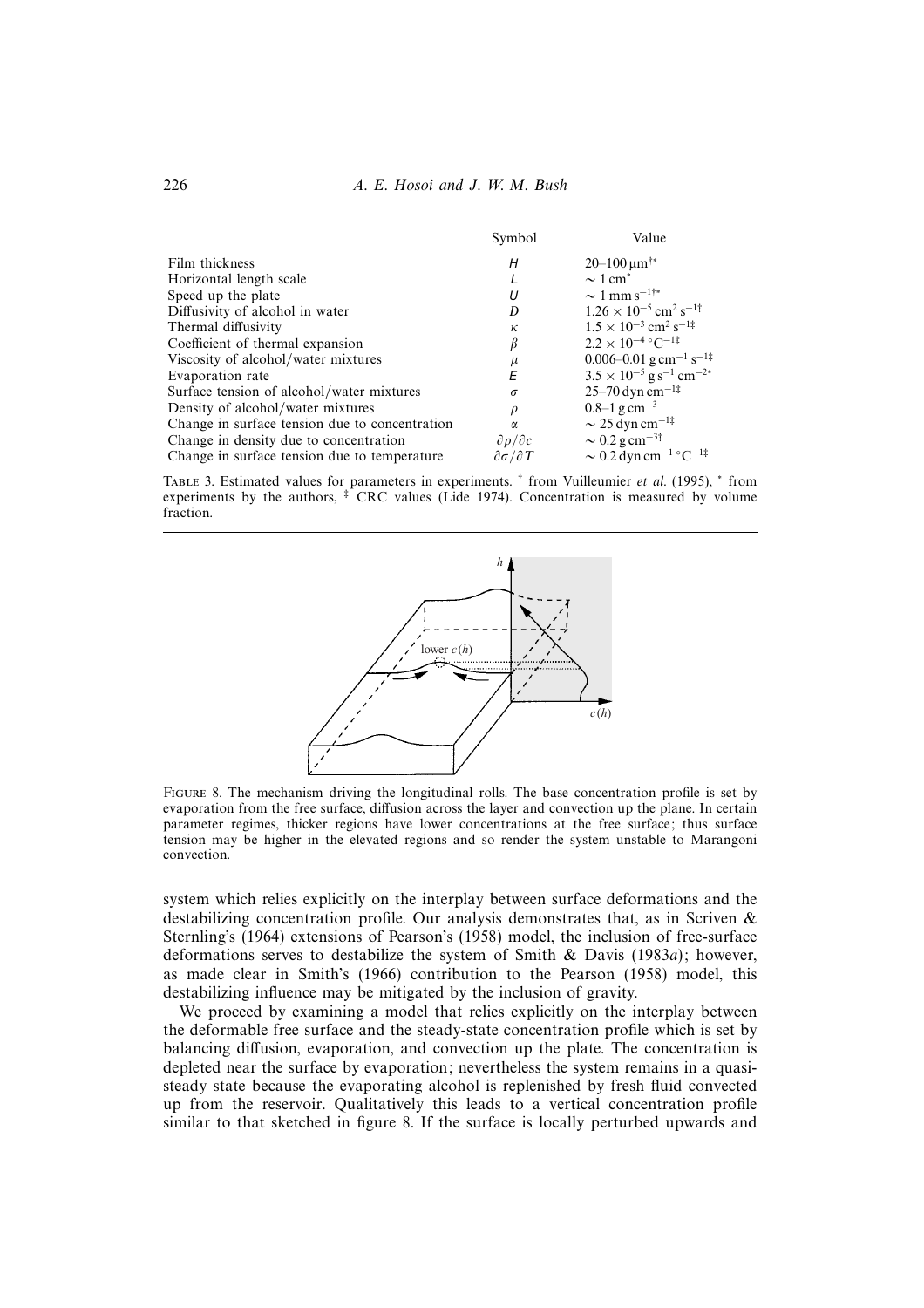the concentration profile adjusts to its basic-state profile faster than the interface relaxes, the concentration on the bump is lower than in the neighbouring regions. The resulting surface tension gradient draws fluid into the bump and the film is destabilized. Similarly, depressions in the free surface lead to local minima in surface tension which pull fluid away from depressed areas. The resulting flow enhances the surface deformations and sustains convection (see figure 8). This argument will be made quantitative in § 4.

This physical picture relies on relatively fast diffusive timescales across the film. If the interface is perturbed upwards, the concentration profile must adjust to the new height before the elevated region can relax back to a flat profile. Thus if  $t_{diff}/t_{relax} \ll 1$ the system is unstable;  $t_{\text{relax}}$  can be estimated by balancing pressure and viscous stresses,  $\nabla p \sim (\mu/H^2)U \sim (\mu/H^2)L/t_{\text{relax}}$ . The restoring pressure gradient is dictated by surface tension or gravity,  $p \sim \sigma H/L^2$  or  $p \sim \rho g H$ , respectively. Taking the ratio of the appropriate timescales yields:

surface tension restoring pressure 
$$
\frac{t_{\text{diff}}}{t_{\text{relax}}^{\sigma}} = \left(\frac{H}{L}\right)^4 \frac{\sigma H}{D\mu} \sim 10^{-4},
$$
  
gravitational restoring pressure  $\frac{t_{\text{diff}}}{t_{\text{relax}}^g} = \left(\frac{H}{L}\right)^2 \frac{H^3 \rho g}{D\mu} \sim 10^{-2}.$ 

Since both of these dimensionless groups are substantially less than one, we infer that our system is potentially unstable to Marangoni convection driven by surface deformations.

# 4. Mathematical model

The geometry with relevant coordinates is illustrated in figure 1. We will develop a simplified mathematical model to describe the dynamics in the thin film. Based on data from Vuilleumier et al. (1995) and our own experiments, it is reasonable to assume that gradients along  $\hat{y}$  are much smaller than those along  $\hat{x}$  and  $\hat{z}$ ; consequently we will consider a quasi-two-dimensional film with negligibly small variations in the *y*ˆ-direction.

# 4.1. Concentration profile

To establish a base profile, we consider a film being drawn up the plate with no velocity component or variations in the *x*ˆ-direction and negligibly slow variations along  $\hat{y}$ . Note that although we are restricting ourselves to small gradients in  $\hat{y}$ , we are not imposing any restrictions on the velocity in the  $\hat{y}$ -direction which is comparable to the largest velocities in the problem. Let  $u = (u, v, w)$  and assume that  $u = w = 0$  and  $v = v(z)$ . We solve the steady-state problem of a film being drawn up a plate where the density,  $\rho$ , is constant (not a function of alcohol concentration, c) and the surface tension,  $\sigma$ , is a linear function of concentration:

$$
\sigma(c) = \sigma_0 - \alpha(c - c_0) \tag{4.1}
$$

where  $\alpha = -(\partial \sigma/\partial c)|_{c=c_0}$  and  $c_0$  is the concentration in the reservoir;  $\alpha$  is positive since surface tension decreases with alcohol concentration. Motivated by the experimental evidence of Vuilleumier *et al.* (1995), we consider a constant surface stress,  $\tau$ , due to the slowly varying concentration in the  $\nu$ -direction, which drives flow up the plate. The following analysis will demonstrate that a constant surface stress is consistent with both the fluid and concentration equations. The steady-state flow profile up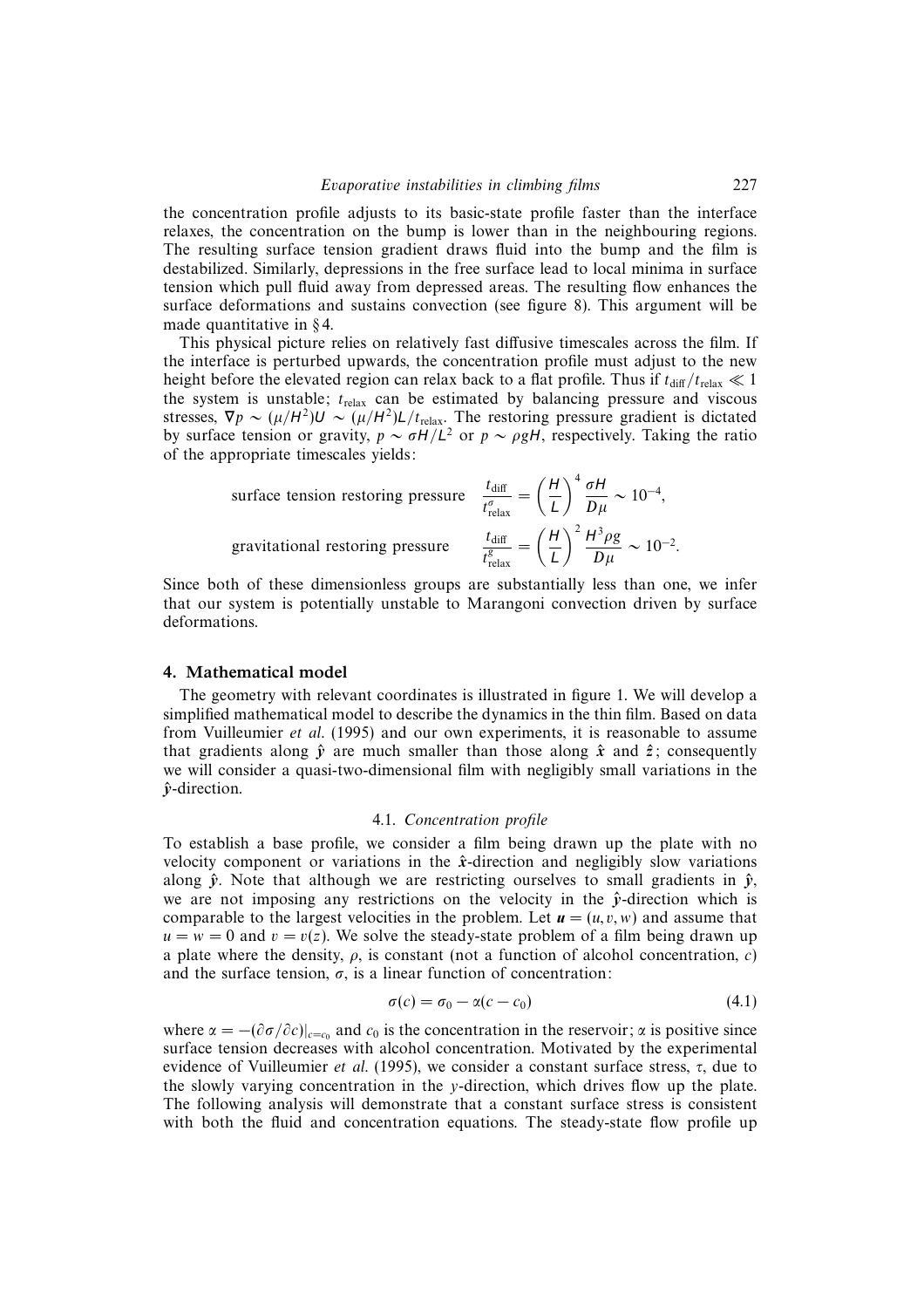the plate is then deduced by balancing viscosity and gravity with a constant stress boundary condition at the free surface  $z = h$ :

$$
\mu v_{zz} = \rho g \sin \theta \quad \text{and} \quad \mu v_z|_{z=h} = \tau. \tag{4.2}
$$

We note that the influence of capillary pressure has been neglected, an approximation which is valid sufficiently far from the meniscus (Vuilleumier  $et$  al. 1995). The velocity profile up the plate is given by

$$
\mu v = \rho g \sin \theta \left(\frac{1}{2}z^2 - h z\right) + \tau z. \tag{4.3}
$$

In the absence of gravity this reduces to the linear shear profile examined by Smith  $\&$ Davis (1983a). However if  $\theta \neq 0$  gravity resists the upflow causing the velocity profile to sag. This sagging effect prescribes the maximum film thickness,  $H_{\text{max}}$ , that can be sustained by the surface stress,  $\tau$ ; the film can exist in steady state only if the flux up the plate,  $q$ , is positive:

$$
q = \int_0^h v(z)dz = \frac{\tau}{2\mu}h^2 - \frac{\rho g}{3\mu}\sin\theta h^3 > 0 \quad \Rightarrow \quad H_{\text{max}} = \frac{3}{2\sin\theta}\frac{\tau}{\rho g}.\tag{4.4}
$$

Using values from table 3 suggests a maximum film thickness on a vertical plate to be on the order of  $100 \mu m$  which is in accord with experimental evidence.

The concentration profile is derived from a steady-state convection–diffusion equation,  $\mathbf{u} \cdot \nabla c = D \nabla^2 c$  where D is the diffusivity of alcohol in water. Since we have imposed  $u = w = 0$  and  $\tau \sim c_v =$  constant, we consider

$$
vc_{y} = Dc_{zz}.\tag{4.5}
$$

We apply boundary conditions appropriate for a no-flux boundary condition at  $z = 0$ 

$$
\left. \frac{\partial c}{\partial z} \right|_{z=0} = 0 \tag{4.6}
$$

and a constant flux due to evaporation at the free surface

$$
-\frac{\partial c}{\partial z}\Big|_{z=h} = Q \tag{4.7}
$$

where  $Q$  is a parameter that depends on the temperature and on the microscopic properties of the mixture such as heat of vaporization and chemical conductivity (Carey 1992). Following our experimental data, we choose Q to be constant (see figure 7), thus neglecting the higher-order influences of vapour pressure, curvature and concentration on the evaporation rate. Integrating  $(4.5)$  with respect to z and applying the boundary condition at  $z = 0$  yields

$$
c = -\frac{\tau}{\alpha}y - \frac{\tau}{\alpha D\mu} \left[ \rho g \sin \theta (\frac{1}{24}z^4 - \frac{1}{6}hz^3) + \frac{1}{6}\tau z^3 \right] + c_0.
$$
 (4.8)

Note that in the limit of  $D \to \infty$ , there is no gradient in c across the layer and the film is stable to Marangoni convection. Applying the upper boundary condition (4.7) uniquely prescribes the surface stress  $\tau$ . In particular,  $\tau$  is given by

$$
\tau = \rho g H \frac{\sin \theta}{3} + \sqrt{\left(\rho g H \frac{\sin \theta}{3}\right)^2 + 2 \frac{D\mu}{H^2} \alpha Q}.
$$
 (4.9)

Note that there are no free parameters in the system: the surface stress is uniquely determined by the evaporation rate, gravity, average film thickness and fluid properties.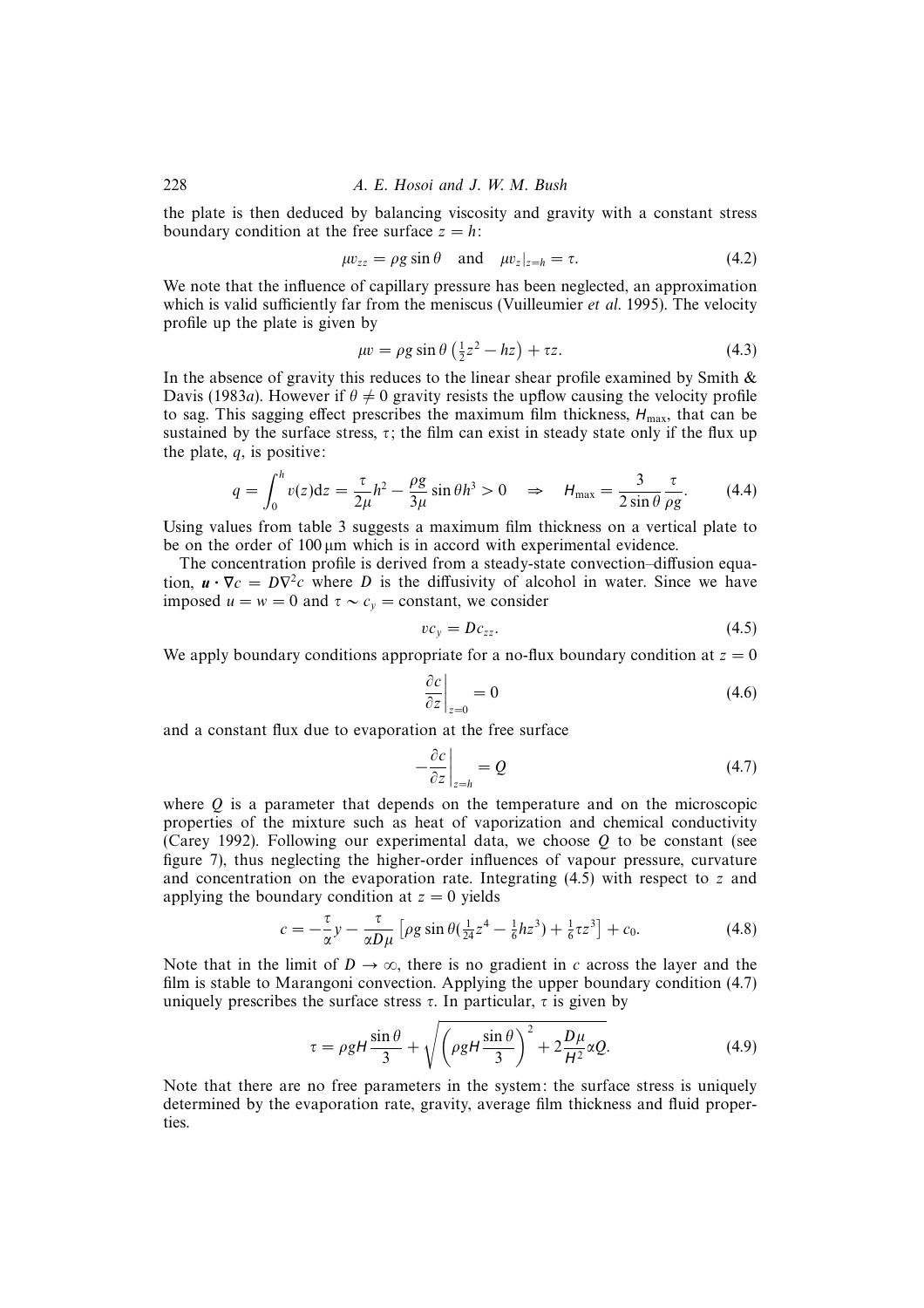#### 4.2. Long-wavelength approximation

Having found a base-state profile, we proceed by considering long-wavelength variations in the *x*ˆ-direction. Since the surface deformations observed in our experiments are typically millimetric while the layer depth is  $< 100 \mu m$ , it is reasonable to develop a lubrication or long-wavelength model. Initially we consider a three-dimensional system, again assuming slow variations, but non-zero velocity, in the  $\hat{v}$ -direction. Since the reduced Reynolds number,  $\Re e(H/L) = \rho H^2 U/(L\mu) = \rho \tau H^3/(L\mu^2) \sim O(10^{-4})$ , is small we consider an incompressible Stokes flow:

$$
\nabla p = \mu \nabla^2 \mathbf{u} + \rho \mathbf{g},\tag{4.10}
$$

$$
\nabla \cdot \mathbf{u} = 0. \tag{4.11}
$$

The boundary conditions at the free surface are given by normal and tangential stress balances:

$$
\hat{\boldsymbol{n}} \cdot \boldsymbol{T} \cdot \hat{\boldsymbol{s}} = \nabla_{\boldsymbol{s}} \sigma,
$$

$$
\hat{\boldsymbol{n}} \cdot \boldsymbol{T} \cdot \hat{\boldsymbol{n}} = \sigma \nabla \cdot \hat{\boldsymbol{n}},
$$

where  $\hat{\boldsymbol{n}}$  is the unit normal to the free surface,  $\hat{\boldsymbol{s}}$  is the unit tangent to the free surface,  $\nabla_s = (\mathbf{I} - \hat{\mathbf{n}}\hat{\mathbf{n}}) \cdot \nabla$  is the surface gradient operator and **I** is the identity matrix. **T**, the stress tensor with y-derivatives neglected, is given by

$$
\mathbf{T} = \begin{pmatrix} -p + 2\mu u_x & \mu v_x & \mu(u_z + w_x) \\ \mu v_x & -p & \mu w_z \\ \mu(u_z + w_x) & \mu w_z & -p + 2\mu w_z \end{pmatrix}.
$$
 (4.12)

We apply no-slip boundary conditions at the plate.

To simplify this system, we rescale the equations above and apply a long-wavelength approximation. The resulting equations will be solved order by order for velocity and pressure which will be averaged across the depth of the film. The resulting equation will be a spatially one-dimensional fourth-order partial differential equation for the height of the free surface. We will find that gravity and capillarity appear in their standard lubrication form along with a more unusual destabilizing term due to evaporatively driven Marangoni forcing.

The variables are rescaled as follows:

$$
(u, v) = U(\tilde{u}, \tilde{v}), \quad w = \epsilon U \tilde{w},
$$
  
\n
$$
(x, y) = L(\tilde{x}, \tilde{y}), \quad z = H\tilde{z},
$$
  
\n
$$
p = (U\mu/H)\tilde{p}, \quad t = [H/(U\epsilon^2)]\tilde{t}.
$$
\n(4.13)

The resulting non-dimensional groups are listed in table 4.  $U$  is a typical velocity driven by the stress at the free surface in the  $\hat{v}$ -direction,  $U = \tau H/\mu$ . Note that the Prandtl number,  $\mathcal{P}r = v/D$ , is not an independent parameter in our system and can be defined by  $\mathcal{M}_s = \mathcal{R}e \mathcal{P}r$ . We are investigating flows at fixed Marangoni number in the limit  $\Re e \to 0$ , thus our analysis is restricted to large-Prandtl-number fluids,  $\mathcal{P}r \to \infty$ , such as those examined experimentally

Rescaling the fluid equations above using (4.13) and dropping the tildes, we reduce Stokes equation to

$$
\epsilon p_x = \epsilon^2 u_{xx} + u_{zz}, \qquad (4.14)
$$

$$
0 = e^2 v_{xx} + v_{zz} - \mathcal{S} \sin \theta, \qquad (4.15)
$$

$$
p_z = \epsilon^3 w_{xx} + \epsilon w_{zz} - \mathcal{S} \cos \theta.
$$
 (4.16)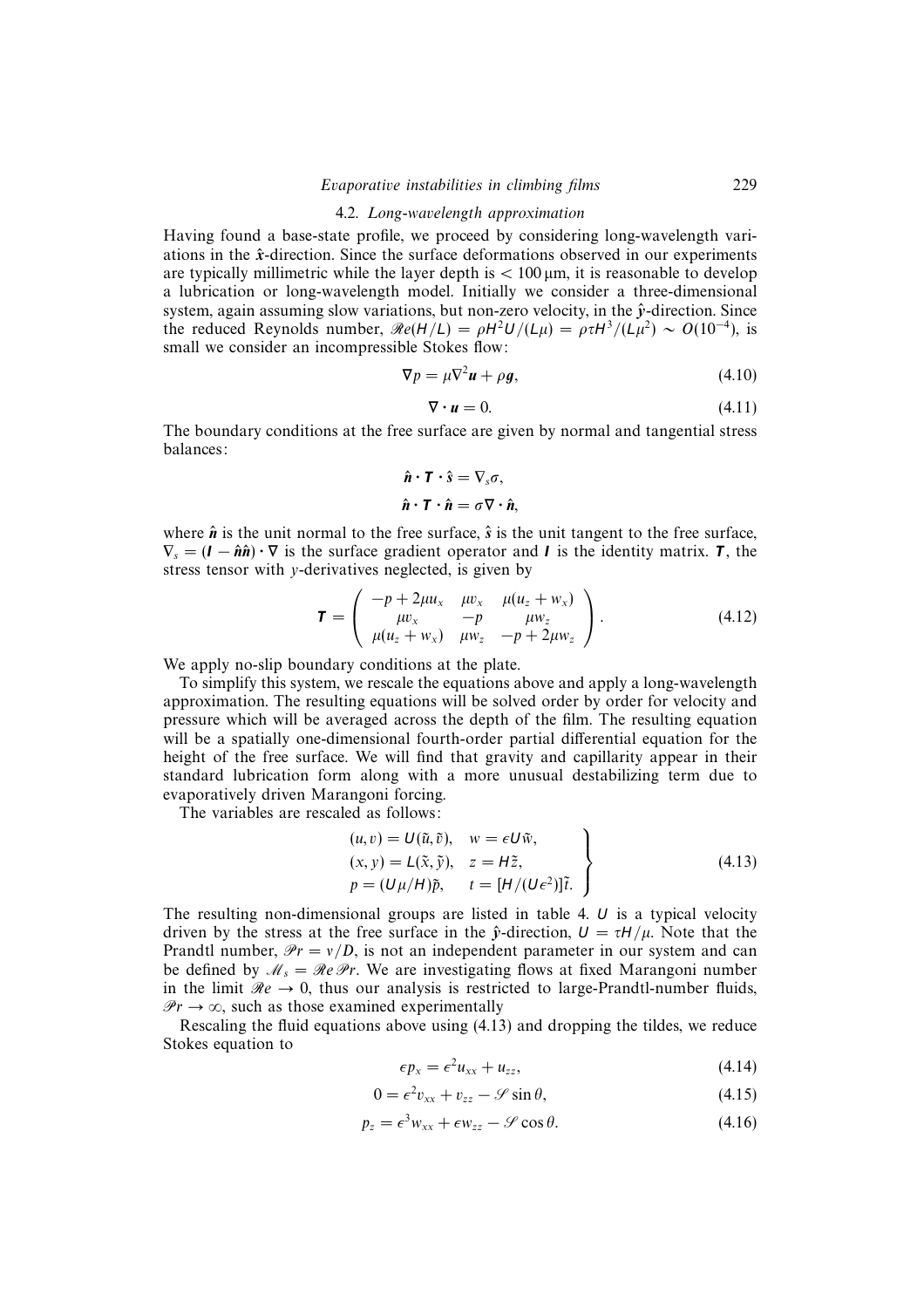| Dimensionless group | Symbol                | Definition                        | Order of magnitude |
|---------------------|-----------------------|-----------------------------------|--------------------|
| Marangoni number    | $\mathcal{M}_{\rm s}$ | $\tau H^2$<br>$\overline{D\mu}$   | 10                 |
|                     | .Ψ                    | $H\rho g$<br>$\tau$               | 1                  |
| Capillary number    | C                     | $\epsilon^2 \frac{\sigma}{\mu U}$ | $10^{-3}$          |
| Prandtl number      | Pr                    | $\frac{v}{D}$                     | 10 <sup>3</sup>    |
| Reynolds number     | Re                    | $rac{\rho \tau H^2}{\mu^2}$       | $10^{-2}$          |
| Bond number         | B                     | $\rho g L^2$<br>$\sigma$          | 10                 |
| Aspect ratio        | $\epsilon$            | Η<br>$\overline{I}$               | $10^{-3}$          |

Table 4. Relevant dimensionless groups evaluated using the parameter values given in table 3.

Here p has been rescaled such that the dominant balance in the  $\hat{z}$ -direction is between pressure and gravity; thus, hydrostatic pressure will appear at lowest order. The divergence-free condition becomes

$$
u_x + w_z = 0. \t\t(4.17)
$$

Tangential stress balances in the  $\hat{x}$ - and  $\hat{y}$ -directions (at  $z = h$ ) are

$$
(1 - \epsilon^2 h_x^2)(u_z + \epsilon^2 w_x) + 2\epsilon^2 h_x(w_z - u_x) = -c_x \sqrt{1 + \epsilon^2 h_x^2},
$$
(4.18)

$$
v_z - \epsilon^2 h_x v_x = -c_y \sqrt{1 + \epsilon^2 h_x^2},\tag{4.19}
$$

respectively. Normal stress balance (at  $z = h$ ) gives

$$
-p + \frac{2}{(1+\epsilon^2 h_x^2)} [\epsilon^3 h_x^2 u_x + \epsilon w_z - \epsilon h_x (u_z + \epsilon^2 w_x)] = (\mathscr{C} - \epsilon c) \frac{h_{xx}}{(1+\epsilon^2 h_x^2)^{3/2}},\qquad(4.20)
$$

the no-slip boundary condition at  $z = 0$  becomes

$$
u = v = w = 0,\t(4.21)
$$

and the concentration equation (4.8) becomes

$$
c = -y - \epsilon \mathcal{M}_s \left[ \mathcal{S} \sin \theta \left( \frac{1}{24} z^4 - \frac{1}{6} h z^3 \right) + \frac{1}{6} z^3 \right] + c_0. \tag{4.22}
$$

Dimensionless concentration profiles are plotted in figure 9. Note that if the free surface is perturbed upwards away from the steady state  $H = 1$ , the concentration decreases if  $\mathcal{S} \sin \theta < 1$ . By the physical argument in § 3, we expect this scenario to be unstable since low concentration leads to high surface tension in the thicker parts of the film. Thus the film is always stable if  $\mathcal{S} \sin \theta > 1$ .

Expanding  $\boldsymbol{u}$  and  $\boldsymbol{p}$  in powers of  $\epsilon$ ,

$$
\mathbf{u} = \mathbf{u}_0 + \epsilon \mathbf{u}_1 + \epsilon^2 \mathbf{u}_2 \cdots, \tag{4.23}
$$

$$
p = p_0 + \epsilon p_1 + \epsilon^2 p_2 \cdots, \tag{4.24}
$$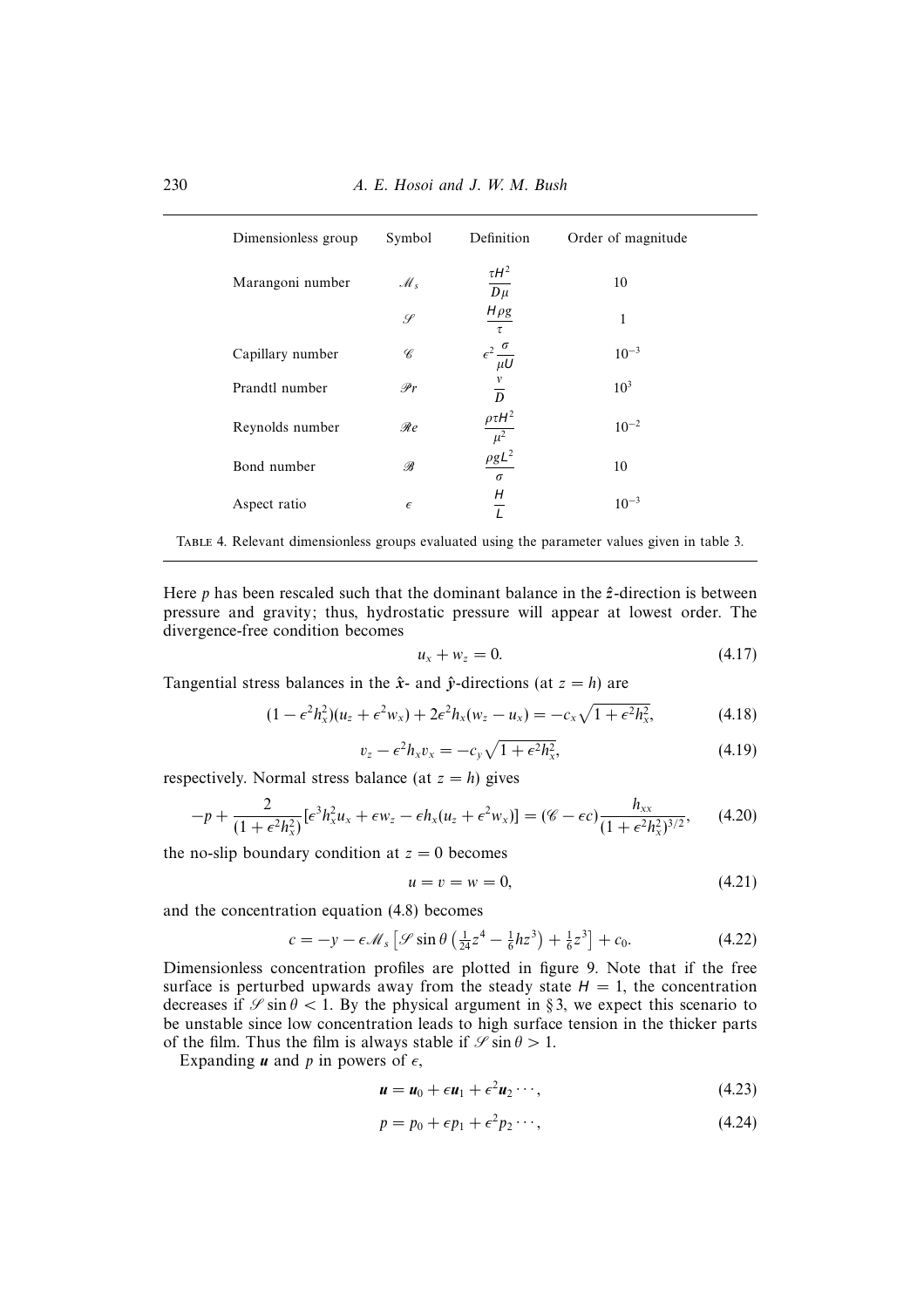Evaporative instabilities in climbing films 231



FIGURE 9. The variations in surface concentration versus dimensionless film thickness for  $\epsilon M_s = 1$ and various values of  $\mathscr{S}$  sin  $\theta$ . Note that if the film thickness is increased beyond its average value  $(H = 1)$ , the concentration decreases only if  $\mathcal{S} \sin \theta < 1$ ; consequently, convection may be sustained only if the surface tension gradient is sufficiently large.

equations (4.14)–(4.22) can be solved analytically order by order for the velocities and the pressures in terms of  $h(x)$  (see the Appendix). To  $O(1)$ ,  $u_0$  and  $p_0$  are given by

$$
\begin{aligned}\nu_0 &= 0, \quad v_0 = \mathcal{S} \sin \theta \left( \frac{1}{2} z^2 - h z \right) + z, \quad w_0 = 0, \\
p_0 &= \mathcal{S} \cos \theta (h - z) - \mathcal{C} h_{xx}.\n\end{aligned} \tag{4.25}
$$

This lowest-order flow corresponds to the base state derived in  $§4.1$ . The flow is quadratic and purely parallel to the plate in the  $\hat{y}$ -direction, pulled upwards by surface stresses and resisted by gravity. The flow is purely up the plate with no inflection point if  $\mathcal{S} \sin \theta < 1$ . At next order,  $O(\epsilon)$ , the velocities and pressures are given by

$$
u_1 = (\mathcal{S} \cos \theta h_x - \mathcal{C} h_{xxx}) \left( \frac{1}{2} z^2 - h z \right) + \frac{1}{2} h^2 \mathcal{M}_s (1 - \mathcal{S} h \sin \theta) h_x z,
$$
  
\n
$$
v_1 = 0,
$$
  
\n
$$
w_1 = - \left[ (\mathcal{S} \cos \theta h_x - \mathcal{C} h_{xxx}) \left( \frac{1}{6} z^3 - \frac{1}{2} h z^2 \right) + \frac{1}{4} h^2 \mathcal{M}_s (1 - \mathcal{S} h \sin \theta) h_x z^2 \right]_x,
$$
  
\n
$$
p_1 = (c_0 - y) h_{xx}.
$$
\n(4.26)

The final step is to calculate the height of the free surface. To find  $h(x)$ , we average over the depth and use conservation of mass. The continuity equation for our quasi-two-dimensional system may be expressed as

$$
\epsilon h_t + \left( \int_0^{h(x)} u_0 + \epsilon u_1 + \epsilon^2 u_2 \, \mathrm{d}z \right)_x + \epsilon^2 \mathscr{E} + \mathscr{O}(\epsilon^3) = 0 \tag{4.27}
$$

where  $\mathscr{E} = EL^2/(\epsilon U H^2 \rho)$  is the dimensionless mass loss due to evaporation. Using the velocities from (4.25) and (4.26) and keeping terms to  $\mathcal{O}(\epsilon)$ , we obtain a partial differential equation for  $h(x)$ ,

$$
h_t + \left[\frac{1}{3}h^3(\mathscr{C}h_{xxx} - \mathscr{S}\cos\theta h_x) + \frac{1}{4}\mathscr{M}_s h^4 h_x (1 - \mathscr{S}h\sin\theta)\right]_x = 0.
$$
 (4.28)

This equation will be solved numerically in  $\S 5$ . The first two terms in the brackets represent capillarity and gravity, respectively, both of which are stabilizing. The third term represents the potentially destabilizing Marangoni surface stress and the fourth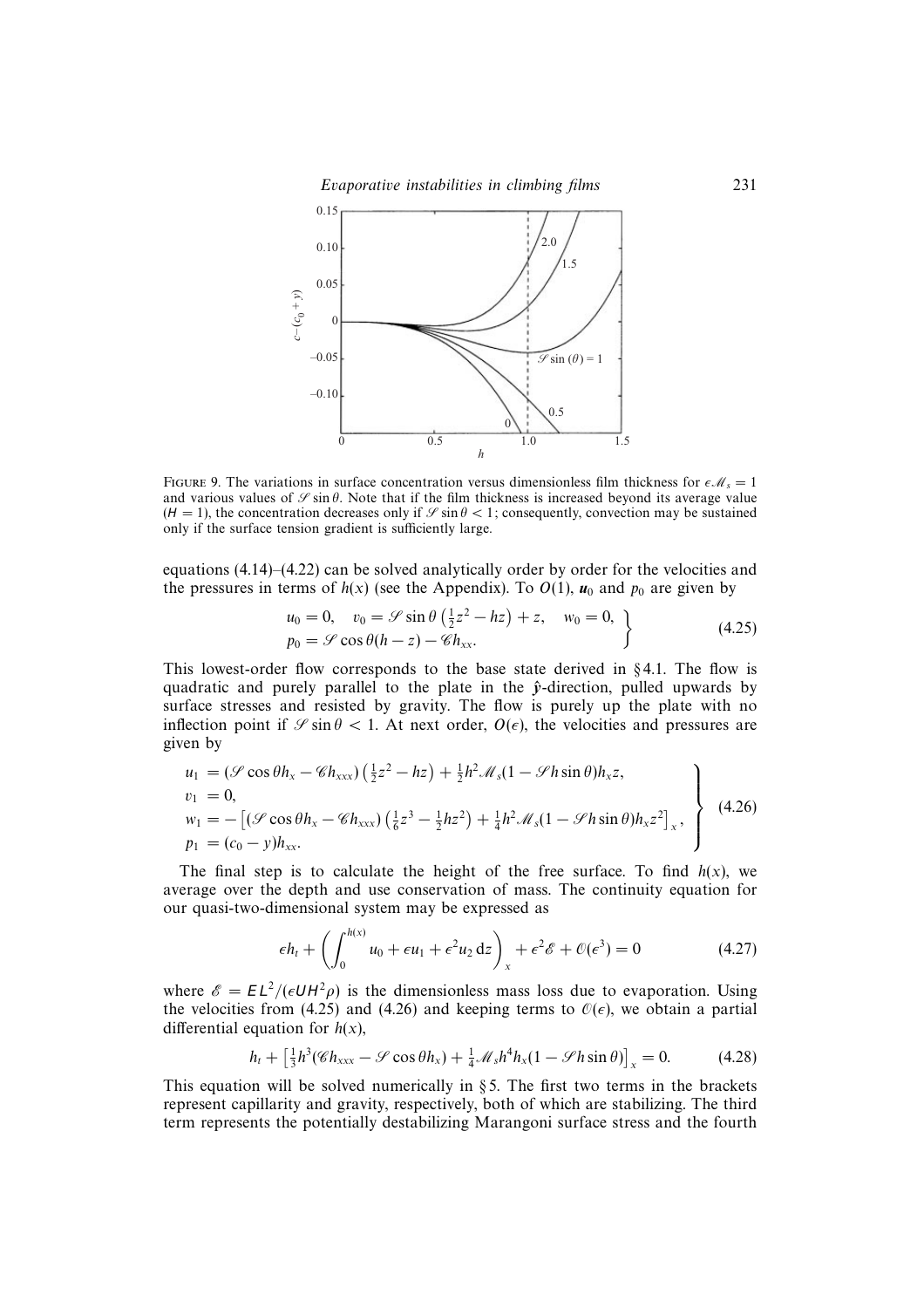is a stabilizing term that appears in the Marangoni forcing owing to the influence of gravity on the velocity field. Increasing gravity decreases the alcohol transport from the reservoir and diminishes concentration gradients across the film, thus potentially stabilizing the film to Marangoni convection.

# 4.3. Linear stability analysis: longitudinal rolls

Before investigating (4.28) numerically, it will prove instructive to analyse its linear stability properties. To determine the most unstable wavelength, we perform a linear stability analysis about the base state  $h(x) = 1$  through examining small perturbations of the form

$$
h(x) = 1 + \delta \bar{h}(x, t). \tag{4.29}
$$

Substituting  $h$  into (4.28) yields

$$
\bar{h}_t + \left[\frac{1}{4}\mathcal{M}_s(1-\mathcal{S}\sin\theta) - \frac{1}{3}\mathcal{S}\cos\theta\right]\bar{h}_{xx} + \frac{1}{3}\mathcal{C}\bar{h}_{xxxx} = 0. \tag{4.30}
$$

We seek solutions of the form  $\bar{h}(x, t)=e^{\gamma t}\cos (kx)$  and find an expression for the growth rate, γ:

$$
\gamma = \frac{1}{4}\mathcal{M}_s(1 - \mathcal{S}\sin\theta)k^2 - \frac{1}{3}\mathcal{C}k^4 - \frac{1}{3}\mathcal{S}k^2\cos\theta.
$$
 (4.31)

Perturbations will decay if  $\gamma < 0$ ; consequently, the film is stable to perturbations at any wavelength provided

$$
\frac{1}{3}\mathcal{S}\cos\theta > \frac{1}{4}\mathcal{M}_s(1-\mathcal{S}\sin\theta). \tag{4.32}
$$

If this condition is not met, then there will be some wavenumbers that will grow exponentially. Notice that the capillary number,  $\mathcal{C}$ , does not enter into this criterion. Ultimately gravity determines the cutoff for stability and surface tension only enters in selecting the most unstable wavelength. The most unstable wavenumber maximizes γ and can be deduced from the quadratic that results from setting  $dγ/dk = 0$ :

$$
k_{\rm crit} = \sqrt{\left[\frac{3}{8} \mathcal{M}_s (1 - \mathcal{S} \sin \theta) - \frac{1}{2} \mathcal{S} \cos \theta\right] / \mathcal{C}}.
$$
 (4.33)

Sample plots of wavelength versus average film thickness are given in figure 10, where parameters correspond to the range relevant in our experiments. The predicted wavelengths are consistent with those of the rolls observed in the thin film region. Figure 10 indicates that the minimum ratio of roll width to layer depth is approximately  $5:1$ ; thus the convection cells have a skewed aspect ratio (rolls are long and flat) which is consistent with our long-wavelength approximation. It is important to note that this result for the most unstable mode predicts increasing wavelength with inclination angle, a prediction which agrees qualitatively with observations of the fine structure. This result is not expected to explain the dependence of ridge spacing on  $\theta$ (illustrated in figure 5), as the ridges are fully developed nonlinear surface features. As observed in our experiments and measured explicitly by Fanton & Cazabat (1998), the ridges undergo a coarsening period in which the initial wavelength evolves and eventually saturates as the ridges merge. One would not expect the predictions of a linear analysis to be commensurate with the saturated lengthscales observed experimentally. The disparity in lengthscales between the most unstable wavelength and the ridge spacing is evident in our numerical study presented in § 5.

Two cases of particular interest are that of a flat plate ( $\theta = 0$ ) and a vertical plate  $(\theta = \pi/2)$ . For a flat plate the stability criterion (4.32) becomes  $\mathscr{S} > \frac{3}{4} \mathscr{M}_s$  or in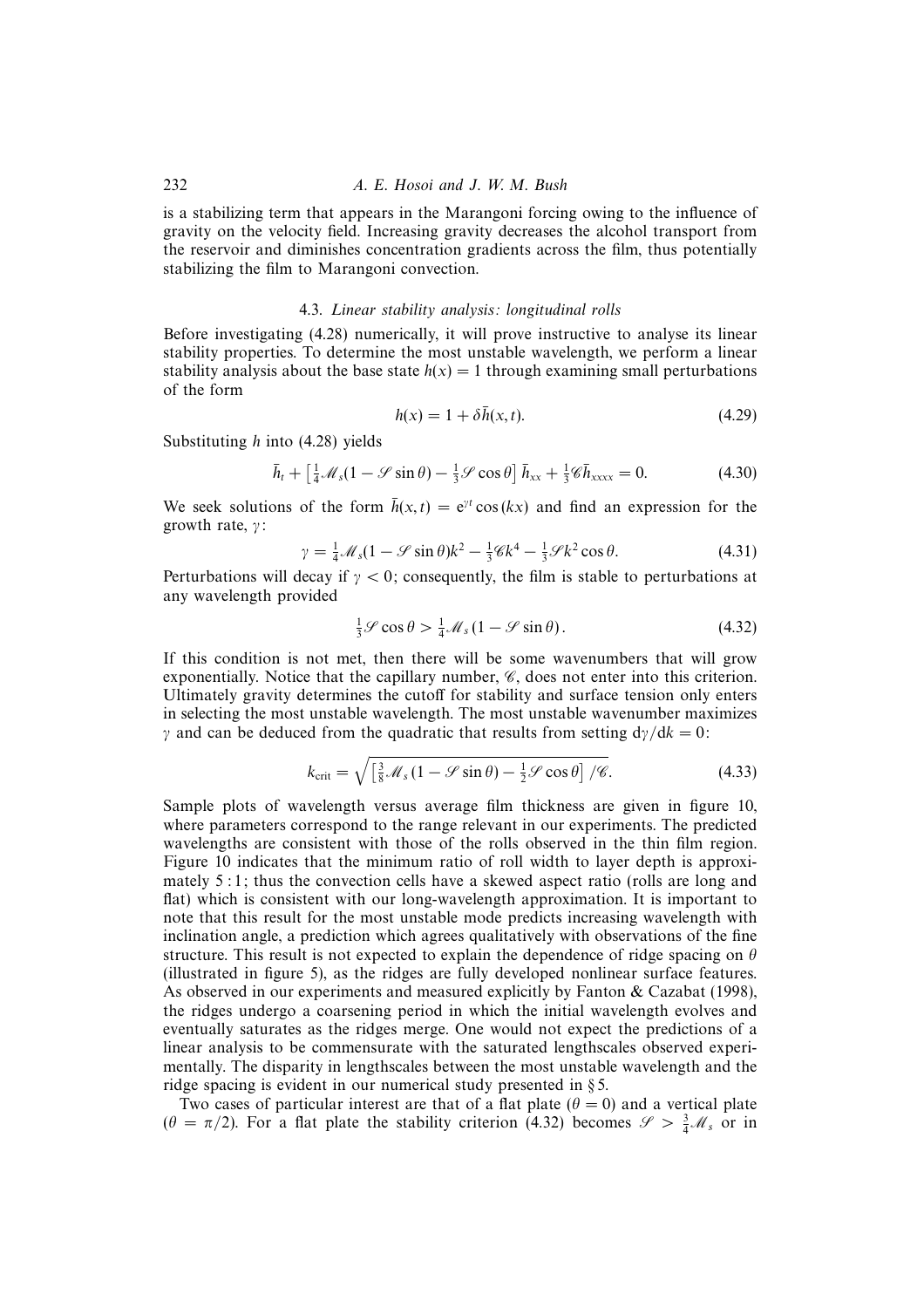Evaporative instabilities in climbing films 233



FIGURE 10. Most unstable wavelength,  $\lambda$ , as a function of average layer depth, H, for various realistic values of τ. The dashed-dotted lines represent  $\mathscr{S} \sin \theta = 1$  for each value of τ; we require that  $\mathscr{S} \sin \theta < 1$  for the film to be unstable to longitudinal rolls. Here  $\theta = 0.35$  rad,  $D = 1.26 \times 10^{-5} \text{ cm}^2 \text{ s}^{-1}$ ,  $\mu = 0.01 \text{ g cm}^{-1} \text{ s}^{-1}$ ,  $\sigma = 27 \text{ dyn cm}^{-1}$  and  $\alpha = 25 \text{ dyn cm}^{-1}$ .

dimensional form

$$
\frac{4}{3} > \frac{\tau^2 H}{D\mu \rho g}
$$
 (flat plate stability). (4.34)

The film is stabilized by gravity, which acts to resist the surface deformation critical in driving the instability, and diffusion, which acts to flatten out the concentration profile. As the film becomes thin, diffusion across the layer dominates convective transport up the plate in determining the concentration profile. Consequently, the layer is stable in the limit of  $H \rightarrow 0$ , a result which is markedly different from the quiescent layer result of Smith (1966). For a vertical plate, the stability criterion becomes  $\mathcal{S} > 1$  and  $\mathcal{M}_s > 0$  or

$$
\frac{\rho g H}{\tau} > 1 \quad \text{and} \quad \frac{\tau H^2}{D\mu} > 0 \quad \text{(vertical plate stability)}.
$$
 (4.35)

Again the surface is destabilized by surface stresses and stabilized by gravity. Note that the vertical plate stability criterion corresponds to the criterion for an inflection point in the flow. Thus flow profiles on a vertical plate with no inflection point are always unstable to compositional Marangoni convection.

#### 4.4. Transverse waves

Finally, to include transverse waves in our stability framework, we adopt the results of Smith & Davis (1983b) who analysed transverse surface deformations in thermally driven horizontal shear flows and deduced the following criterion for stability:

$$
\left(\frac{2}{15}v_{zz} + \frac{1}{2}\frac{\mu c_p}{k_s H}v_z\right)(v_{zz} - v_z)\bigg|_{z=h=1} \leq 0,
$$
\n(4.36)

where  $c_p$  is the specific heat and  $k_s$  the thermal surface conductance. Since their results apply to flow in zero gravity, we expect this criterion to be relevant when the plate is near vertical; in this case, near the onset of instability, gravitational effects will be important in determining the basic flow profile but less influential in damping out normal deformations of the interface. Substituting our velocity profile (4.25) into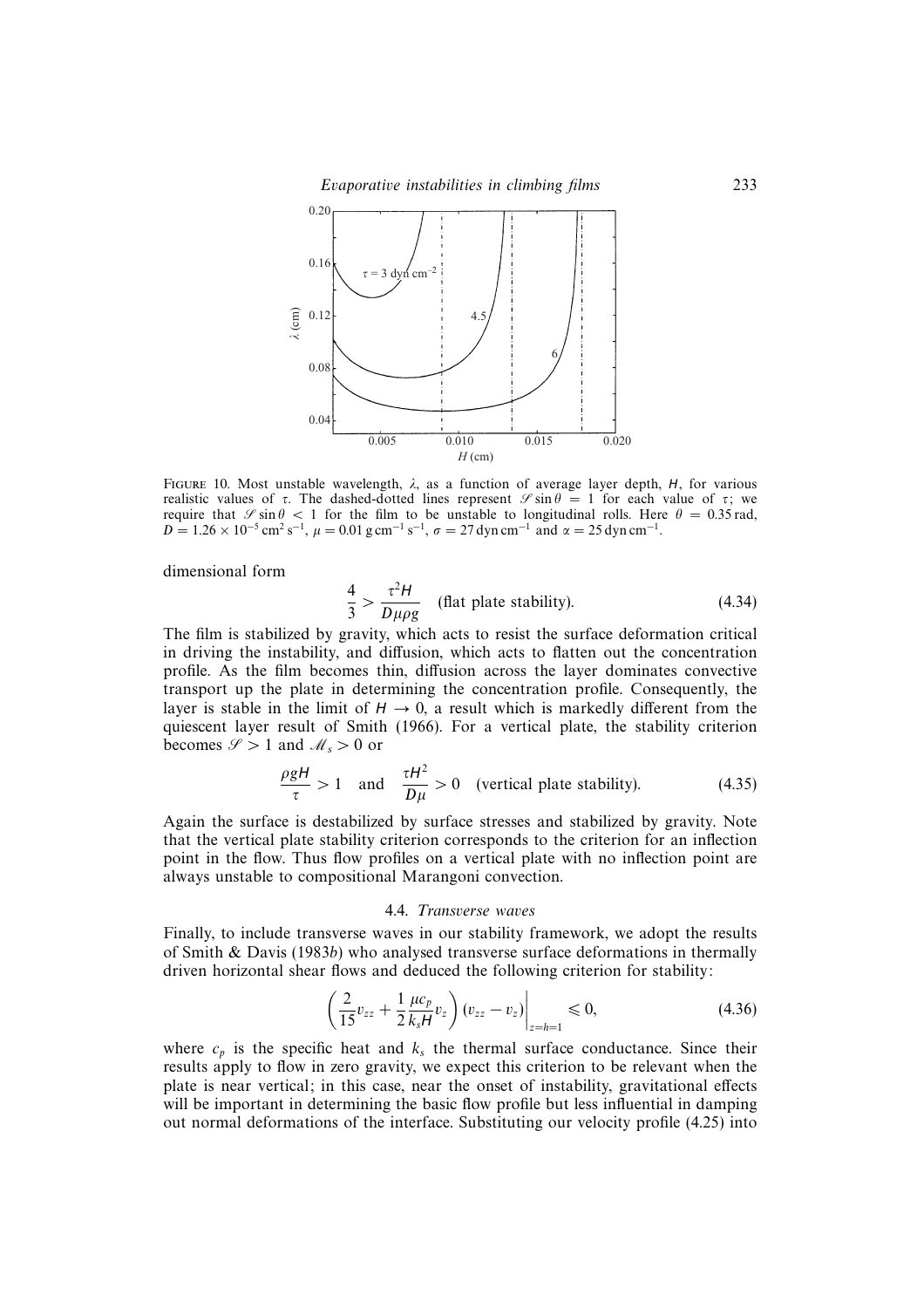(4.36) yields the stability criterion:

$$
(\mathcal{S}\sin\theta - 1) \leq 0. \tag{4.37}
$$

From §4.1 we know that the film can only be sustained when  $\mathcal{S} \sin \theta < 3/2$ . Thus we expect transverse waves when

$$
1 < \mathcal{S} \sin \theta < \frac{3}{2} \quad \text{(unstable to transverse waves)}.\tag{4.38}
$$

Note that these waves only occur when there is an inflection point in the flow, i.e. when surface stresses and gravity are comparable. Vuilleumier et al.'s (1995) experimental data show a gradual decrease in concentration gradients, hence surface stresses, as one moves up the plate; this suggests, in conjunction with (4.38), that transverse waves will be most likely to appear far from the meniscus. The stability criterion also implies that these waves should be most prevalent at large  $\theta$ . Both of these trends are consistent with our experimental observations. The complete stability picture is summarized in figure 14 and will be discussed in § 6.

## 5. Numerical results

Equation (4.28) was solved numerically using centred finite differences with an implicit timestep and periodic boundary conditions in x. We used a uniform mesh in space and controlled the timestep via step-doubling. The fourth-order equation was rewritten as two second-order equations by defining  $f = h_{xx}$ ; f and h are both knotcentred quantities. Fluxes were evaluated at the centre of each interval using averaged quantities and nonlinear terms were evaluated by averaging first, for example,

$$
h_{i+1/2}^2 = \left(\frac{h_i + h_{i+1}}{2}\right)^2.
$$
 (5.1)

#### 5.1. Ridge formation

Computations show that, starting with a small, random perturbation superimposed on a flat initial state, ridges form rapidly and evolve into a 'quasi-steady' state. Figure 11 shows two time series that illustrate the formation and subsequent nonlinear evolution of the ridges; we show a series of snapshots of the free surface at regular time intervals where each successive profile has been shifted upwards. Initially the wavelength is in accord with the linear predictions given by (4.33) (for these parameters, linear stability predicts eight ridges). However, as the ridges grow, nonlinear effects become important and the ridge structures may wander sideways and merge. The merging events occur over a much longer timescale than that of formation so we refer to the intermediary states as 'quasi-steady'. The timescale in plot  $(b)$  is two orders of magnitude larger than that in  $(a)$ . This long timescale allows us to observe the meandering motions of the mature ridges.

#### 5.2. Ridge structure

The streamlines within one ridge are shown in figure 12. Each ridge is composed of two counter-rotating vortices with fluid being drawn up the sides and descending along the ridge centreline. Fluid in the film between the ridges is nearly stationary. Figure 13 shows the evolution of vorticity during the formation of two ridges. Initially, there is a very small vorticity component due to shear flow in the  $\hat{y}$ -direction. Surface deformations are directly correlated with large vorticity.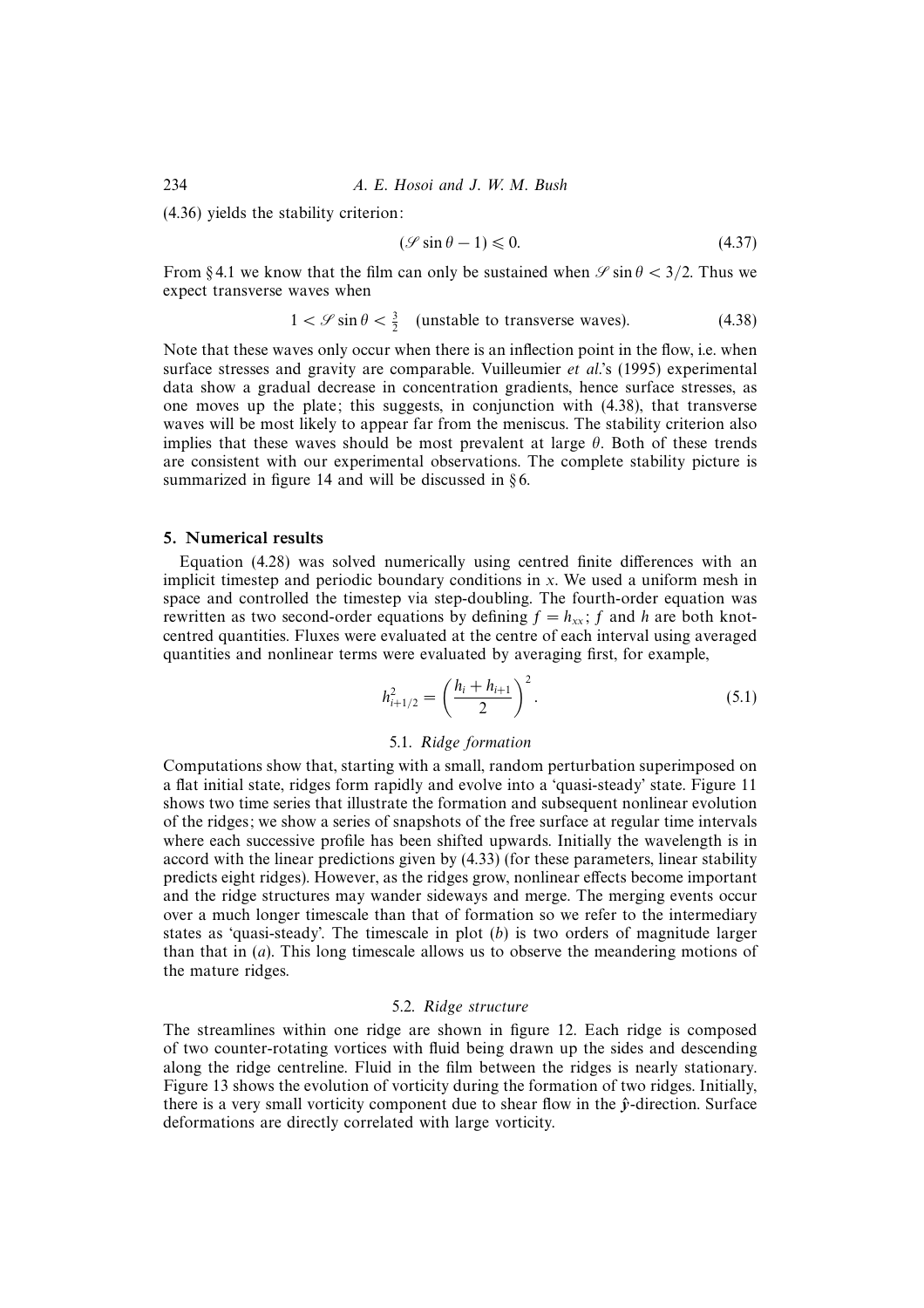

Figure 11. A numerical time series illustrating the formation and evolution of the ridges. Time is increasing in the vertical direction. In  $(a)$  and  $(b)$  the evolution of the film shape is traced for approximately 1 s and 1 min, respectively. (a) The initial profile at the bottom is a snapshot of the free surface at  $t = 1.4 \times 10^{-6}$  (in rescaled dimensionless time). Profiles are then printed at intervals of  $\Delta t = 1.0 \times 10^{-7}$  (= 0.002 s) and are shifted up by  $c\Delta t = 5 \times 10^{-4}$  cm for each time. (b) The subsequent evolution of the ridges. Profiles are printed at intervals of  $\Delta t = 2 \times 10^{-5}$  in dimensionless time (= 0.375 s). This longer timescale allows us to track the wandering motion of the ridges but it is not sufficiently fine to resolve the details of the rapidly merging ridges in the centre of the figure. Parameters used in these simulations are:  $\mu = 0.01$  g cm<sup>-1</sup> s<sup>-1</sup>,  $\tau = 3.3$  dyn cm<sup>-2</sup>,  $\sigma = 27$  dyn cm<sup>-1</sup>  $\alpha = 25$  dyn cm<sup>-1</sup>,  $\theta = 0.45$  and  $H = 0.003$  cm; this corresponds to dimensionless group values of  $\epsilon = 0.0004$ ,  $\mathscr{S} = 0.882$ ,  $\mathscr{C} = 4.32 \times 10^{-4}$  and  $\mathscr{M}_s = 238.1$  which are comparable to those in our experiments.



Figure 12. Streamlines showing counter-rotating vortices within one ridge. Flow ascends the sides of the ridge and descends through the centre. Parameters used in this simulation are:  $\mu = 0.01$  g cm<sup>-1</sup> s<sup>-1</sup>,  $\tau = 5$  dyn cm<sup>-2</sup>,  $\sigma = 27$  dyn cm<sup>-1</sup>,  $\Delta \sigma = 25$  dyn cm<sup>-1</sup>,  $\alpha = 0.45$  and  $H = 0.002$  cm; this corresponds to dimensionless group values of  $\epsilon = 0.0004$ ,  $\mathscr{S} = 0.392$ ,  $\mathscr{C} = 4.32 \times 10^{-4}$  and  $M_s = 159$ .

#### 6. Discussion

We have presented theoretical and experimental evidence for a class of convection which relies explicitly on the combined influence of background shear and surface deformation. The tendency of shear to align convection rolls in the direction of the mean flow has been established both theoretically and experimentally (Bénard 1927; Richter & Parsons 1975; Gumerman & Homsy 1974). In our system the shear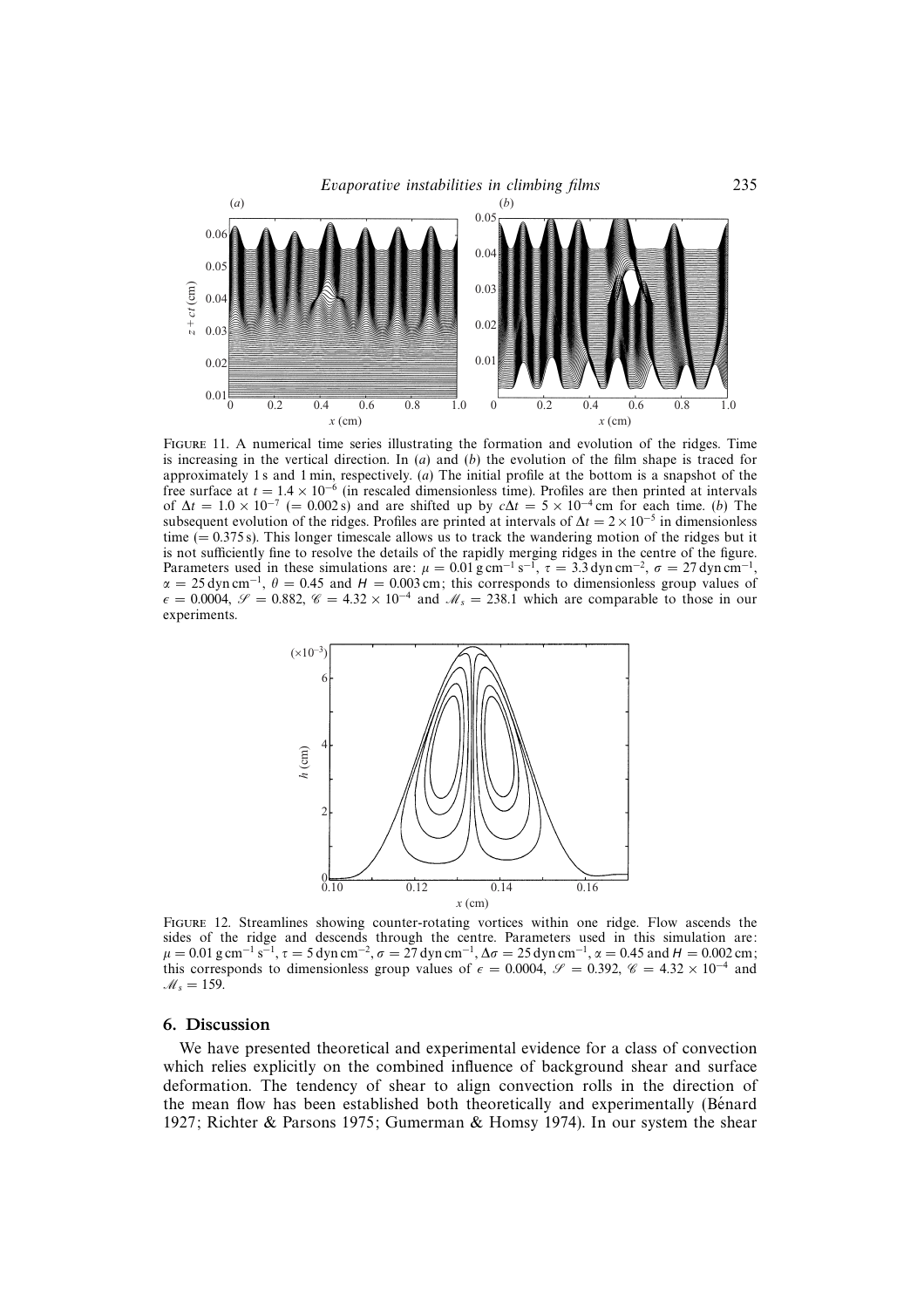

FIGURE 13. A time series showing the generation of total vorticity,  $|\omega| = \sqrt{v_z^2 + v_x^2 + (w_x - u_z)^2}$ where white represents high vorticity and black low. Each panel uses a separate colour table with dimensionless vorticities ranging from  $O(1)$  in the first few panels to  $O(10^4)$  in the last. The series starts in the upper left corner and time increases moving to the right and down. The first image shows the initial vorticity at  $t = 0$  which is almost zero. Subsequently, vorticity is plotted at intervals of  $t = 4 \times 10^{-7}$  starting with  $t = 6 \times 10^{-6}$  in the second image where t is the rescaled dimensionless time. Parameters in this simulation are the same as those in figure 10 and the x-axis in each image runs from 0 to 0.1 cm.



Figure 14. Stability diagram illustrating the transitions between stable states, transverse waves and longitudinal rolls. Recall that  $\theta$  is the plate inclination angle,  $1/\mathscr{S} = \tau/(\rho g H)$  and  $\mathscr{M}_s = \tau H^2/(\rho \mu)$ . The lower surface is defined by  $1/\mathscr{S} = (2/3) \sin \theta$ , the next by  $1/\mathscr{S} = \sin \theta$  and the top surface  $1/\mathscr{S} = 4 \cos \theta / (3 \mathscr{M}_s) + \sin \theta$ . As  $\theta$  approaches  $\pi/2$  or as the Marangoni number becomes large, the top surface asymptotes to  $1/\mathscr{S} = \sin \theta$  and the region of stability between transverse waves and longitudinal rolls vanishes. Note that the region that supports transverse waves increases with  $\theta$ ; thus we are more likely to observe this instability when the plate is nearly vertical.

is critical both in aligning the convection rolls and in establishing a convectively unstable concentration profile across the thin film.

Figure 14 summarizes the results of our theoretical study, which yields criteria for convection within a climbing film. The criterion for transverse waves, as deduced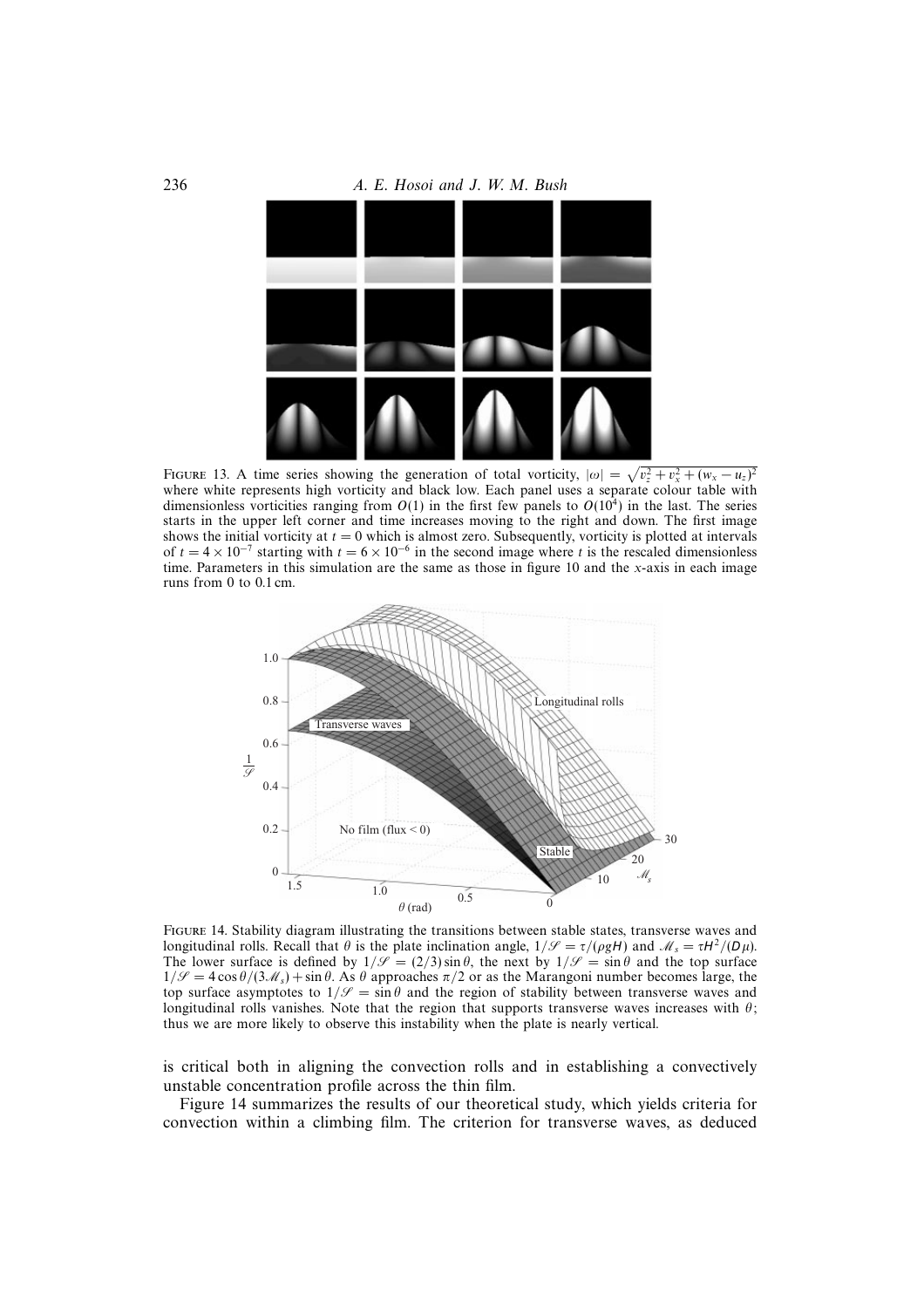from Smith & Davis (1983b), has been included for the sake of completeness. At a particular inclination angle and Marangoni number, increasing the surface stress leads one through three distinct regimes characterized by transverse waves, stable planar flow, and longitudinal convection rolls with associated surface deformations. Note that the parameter range characterized by transverse waves is greatly diminished at low  $\theta$ , in accord with experimental observations. For any non-zero Marangoni number, there is a critical surface stress, defined by (4.32), capable of supporting longitudinal rolls in the thin film. This critical value is greatly diminished at large Marangoni numbers, where the regime of film stability becomes vanishingly small. Finally, it is instructive to note that the stability criterion of Smith  $\&$  Davis (1983a) for a flat horizontal interface at  $g = 0$  and with  $\mathcal{P}r \to \infty$  predicts that as  $1/\mathcal{S} \to \infty$ , the system will be stable for all  $\mathcal{M}_s$  < 15. Our diagram clearly indicates the possibility of instability for all  $\mathcal{M}_s$  (at sufficiently large  $1/\mathcal{S}$ ), and thereby illustrates the destabilizing influence of the deformable interface.

Quantitative confirmation of the theoretical predictions would require an experimental study which allowed simultaneous measurement of film thickness and concentration profiles. While such a study has not yet been undertaken, there is qualitative experimental agreement with a number of predicted trends; specifically, the prevalence of transverse waves only at high inclination angles, and the diminished zone of flow stability at high Marangoni number. We see from table 4 that our experiments are characterized by large  $\mathcal{M}_s$  and moderate  $\mathcal{S}$ ; consequently, the prevalence of the longitudinal rolls in our experiments at small  $\theta$  is consistent with our theoretical model.

#### 6.1. Three-dimensional effects

The laboratory flows exhibit behaviour which is markedly three-dimensional, but which nevertheless may be understood in the context of our simplified two-dimensional model. In accordance with the observations of Vuilleumier *et al.* (1995), we expect both film thickness and surface stress to decrease slowly with distance from the meniscus; consequently, the shear Marangoni number must decrease with distance from the meniscus. In advancing up the plate, one expects to move from a region marked by the most vigorous nonlinear convection near the meniscus, through a region characterized by weakly supercritical convection, to a subcritical region in which convection is entirely absent. This progression roughly corresponds to that observed in advancing from the ridge region into the fine structure and beyond. We note however the potential importance of capillary pressure in the meniscus region where the ridges are most pronounced. Another clear manifestation of the flow's threedimensionality was the emergence of surface waves only in the upper extremities of nearly vertical films: only at sufficient distance from the meniscus was the surface stress diminished to the extent that the criterion for transverse waves (4.38) was satisfied.

Directly after their formation, the ridges were the principal conduits for flow up the plane; however, the ridges would typically grow in both vertical and horizontal extent until their surface flow stopped and then reversed. This behaviour, which we refer to as 'slumping', is another manifestation of the three-dimensionality of the flow, but may again be simply understood in terms of our theoretical model. Specifically, the ridges can only grow to a critical height  $H_{\text{max}} = 3\tau/(2\rho g \sin \theta)$ : for  $H > H_{\text{max}}$ , the flow up the plane cannot be sustained. The resulting reversed or slumping flow will, according to the stability criterion (4.32) be stable to Marangoni convection.

When the plate inclination is small, the ducts assume a dendritic form (figure 6). In this case, the primary ducts play the role of the original slope: the trough-to-peak surface tension gradient supports an adjoining series of secondary ducts. The resulting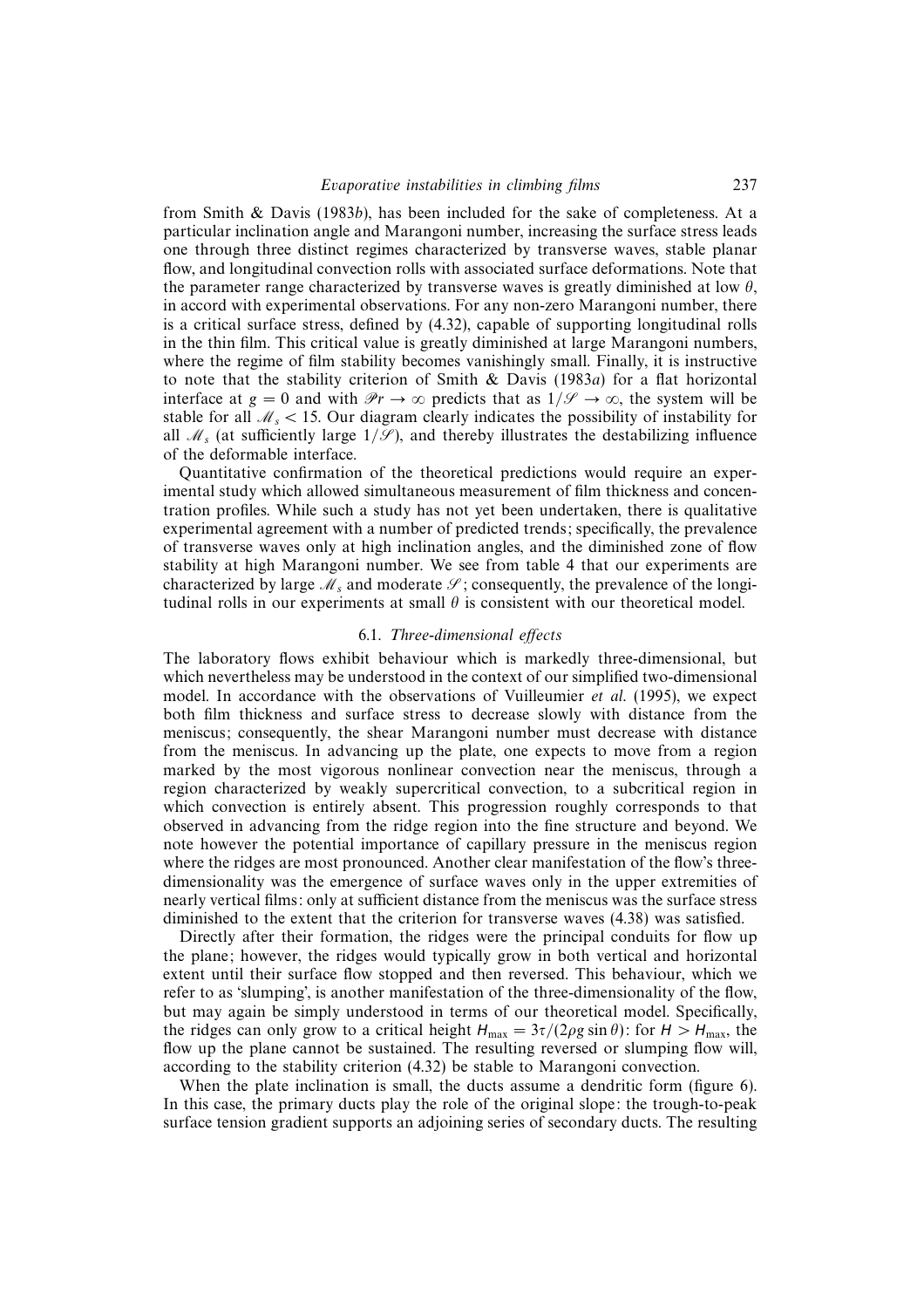# 238 A. E. Hosoi and J. W. M. Bush

hierarchy of ducts gives the surface its dendritic pattern. Thomson (1855) released a small quantity of alcohol onto a thin layer of water, and noted the form of the thin central patch created by the radial surface divergence: 'the margin of the central patch is usually seen formed like as of leaves of a plant growing out all round'. This dendritic structure may be readily reproduced in the laboratory, and may be understood as being the manifestation of analogous convective motions supported by a combination of evaporation and vertical shear associated with the radial Marangoni flow.

#### 6.2. Other possible manifestations of fine-scale convection

The shear-alignment of Marangoni convection into longitudinal rolls arises in other situations involving surface tension gradients generated by either concentration, soluble surfactant or temperature gradients; for example, the fine convection rolls apparent in thin layers of coffee (Walker 1983), the ridges evident in the boundary of a film of water flowing down an incline (Hershey 1939), and the ridge structures evident in the meniscus region in a pan of hot cooking oil. When a candle is burning, a radial surface tension gradient is generated in the liquid wax owing to the temperature dependence of surface tension: vigorous convection is typically visible at the free surface, and is marked by fluid being driven outward along the free surface. When the flame is extinguished, the wax cools until it solidifies, and is often marked by radial ridges in the free surface which may be a remnant surface manifestation of Marangoni convection cells aligned by a radial flow.

The authors thank Michael Brenner and Harvey Greenspan for valuable discussions. This research was partially supported by the National Science Foundation under Award No. DMS-9705912.

#### Appendix. Solving the equations order by order

To lowest order, (4.14)–(4.22) become

$$
u_{0zz} = 0, \quad v_{0zz} = \mathcal{S} \sin \theta, \quad p_{0z} = -\mathcal{S} \cos \theta,
$$
 (A 1*a*-*c*)

with boundary conditions

$$
u_{0z} = 0
$$
,  $v_{0z} = 1$ ,  $-p_0 = \mathscr{C}h_{xx}$  at  $z = h$ , (A2)

and  $u = v = w = 0$  at  $z = 0$ . Applying these boundary conditions and integrating  $(A 1a)$  and  $(A 1b)$  twice and  $(A 1c)$  once in z (recall that h is not a function of z), we obtain the lowest-order solutions (4.25). Using these zeroth-order solutions, the next-order equations can be written as:

$$
u_{1zz} = \mathcal{S}h_x \cos \theta - \mathcal{C}h_{xxx}, \quad v_{1zz} = 0, \quad p_{1z} = 0,
$$
 (A 3*a*-*c*)

with boundary conditions

 $u_{1z} = M_s \left(\frac{1}{6}h^3 - \frac{1}{8}h^4 \mathcal{S} \sin \theta\right)_x$ ,  $v_{1z} = 0$ ,  $-p_1 = (y - c_0)h_{xx}$  at  $z = h$ , (A 4)

and  $u = v = w = 0$  at  $z = 0$ . Integrating in z gives the  $O(\epsilon)$  velocities and pressures in (4.26).

#### **REFERENCES**

BÉNARD, H. <sup>1900</sup> Rev. Gen. Sci. Pures Appl. Bull. Assoc. Franc. Avan. Sci. 11, 1261. Bénard, H. 1927 Sur les tourbillons cellulaires et la théorie de Rayleigh. Compt. Rendue 185. Berg, J. C., Acrivos, A. & Boudart, M. 1966 Evaporative convection. Adv. Chem. Engng **6**, 61–123.